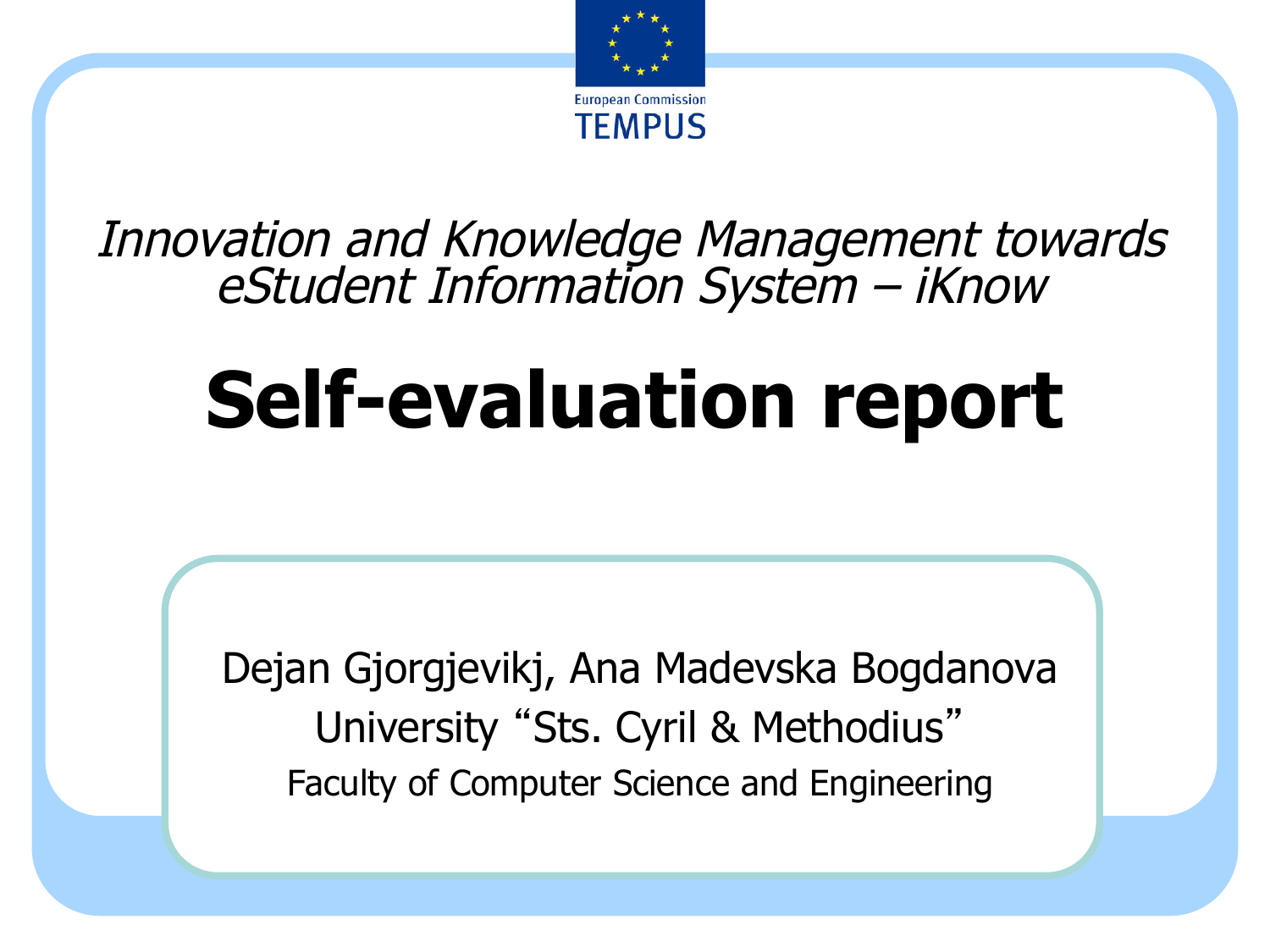

## **Objective**

- The general objective of this report is to
	- evaluate the current state of the iKnow system
	- point out the functionalities that are successfully implemented
	- point out the functionalities that are not fully implemented  $(yet)$  – and why
		- What was dropped out
		- What was postponed
		- What will be reimplemented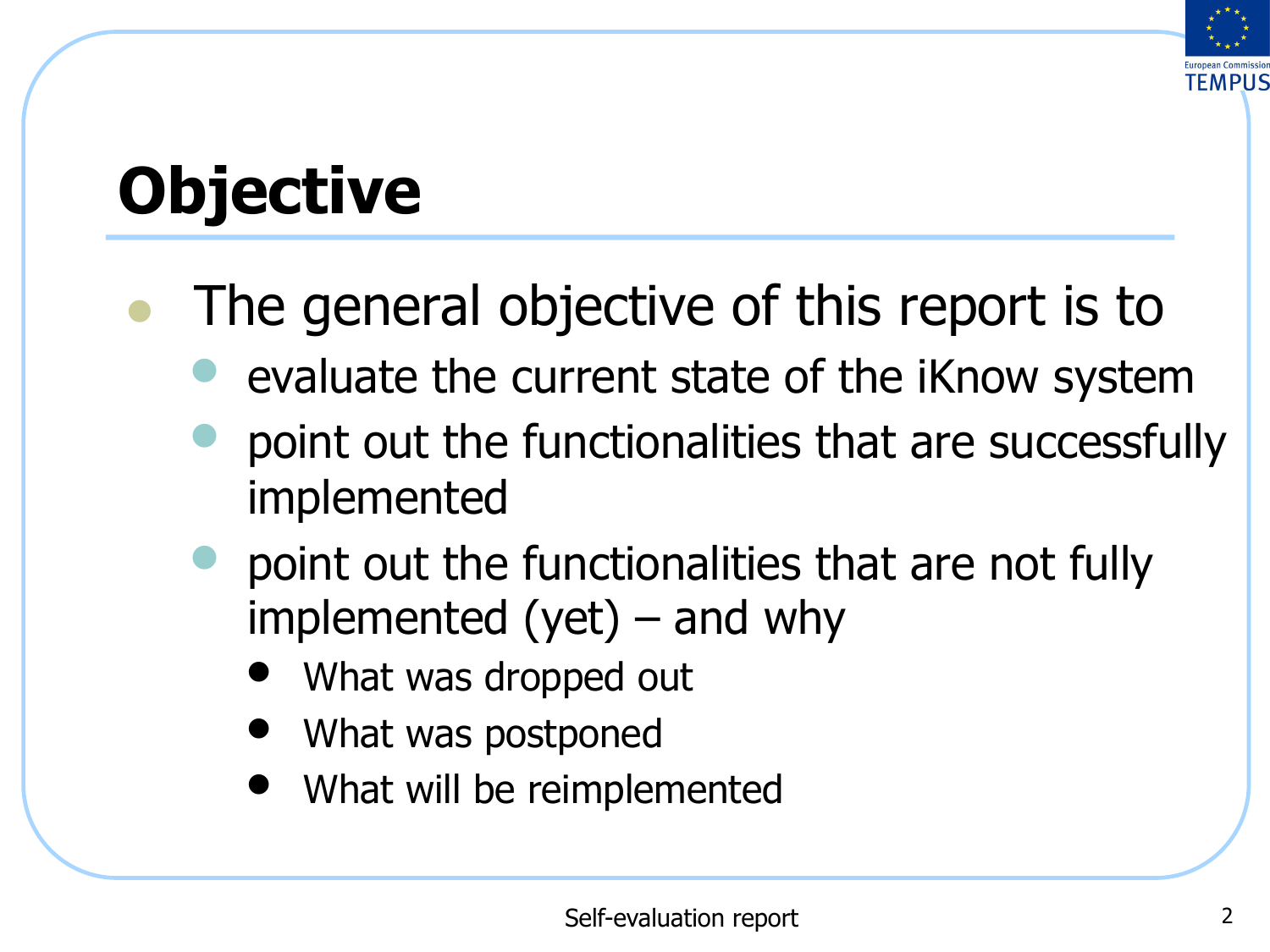

## **Overall implementation status**

- Kurdiment module
- ✔ Core module (CM)
	- *Administration (University and faculty)*
	- Students online services ü
	- Student services department, overall student data ü processing
	- Teachers module ü
- **x** Existing student's data migration into iKnow
- **x** Automatic migration of candidates from the enrolment into the core module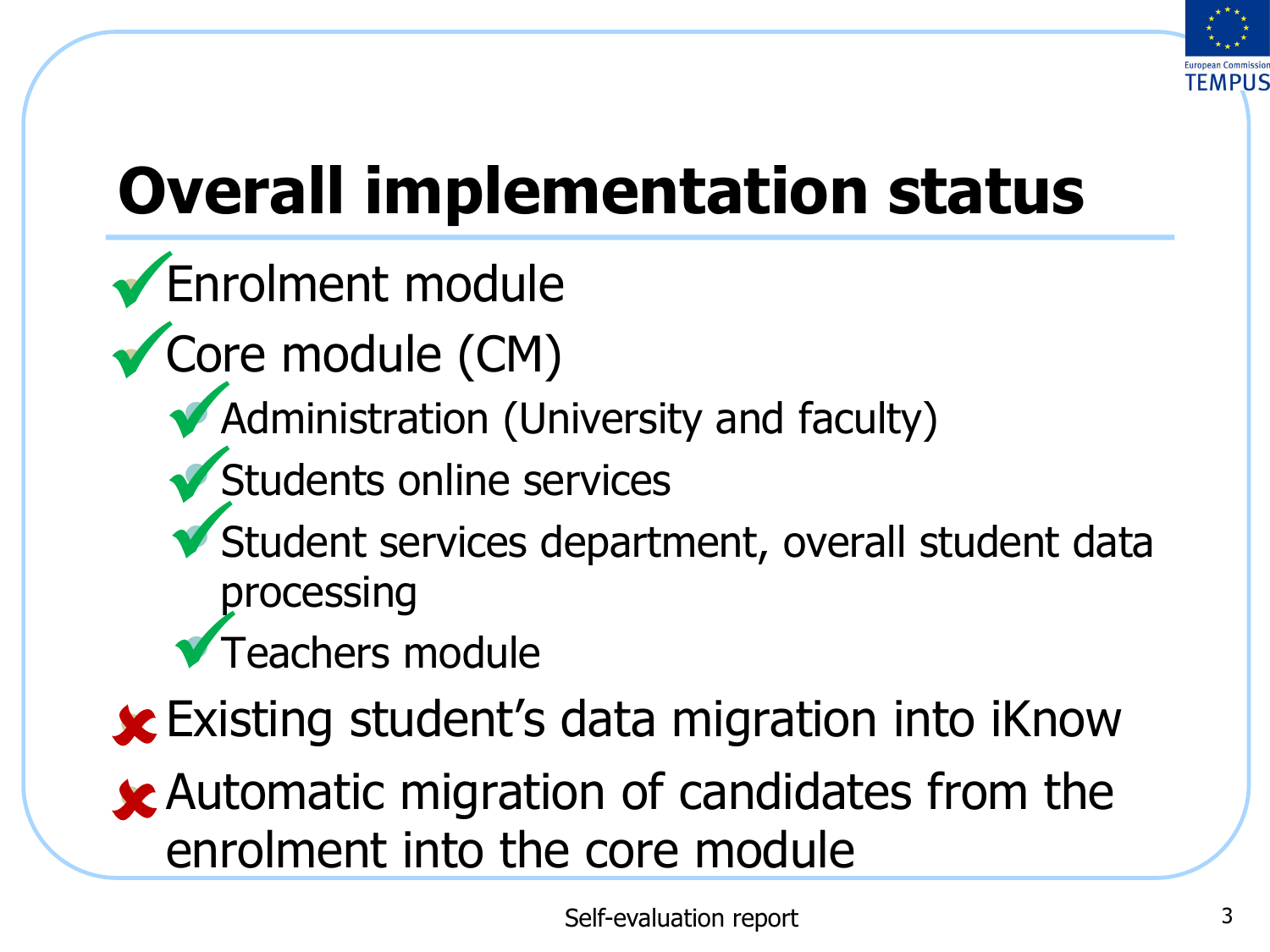

## **Enrolment module**

- l Candidates enrolment wizard
- **Enrolment committee manual forms and** candidates processing
- Ranking modules
- **Enrolment results publishing**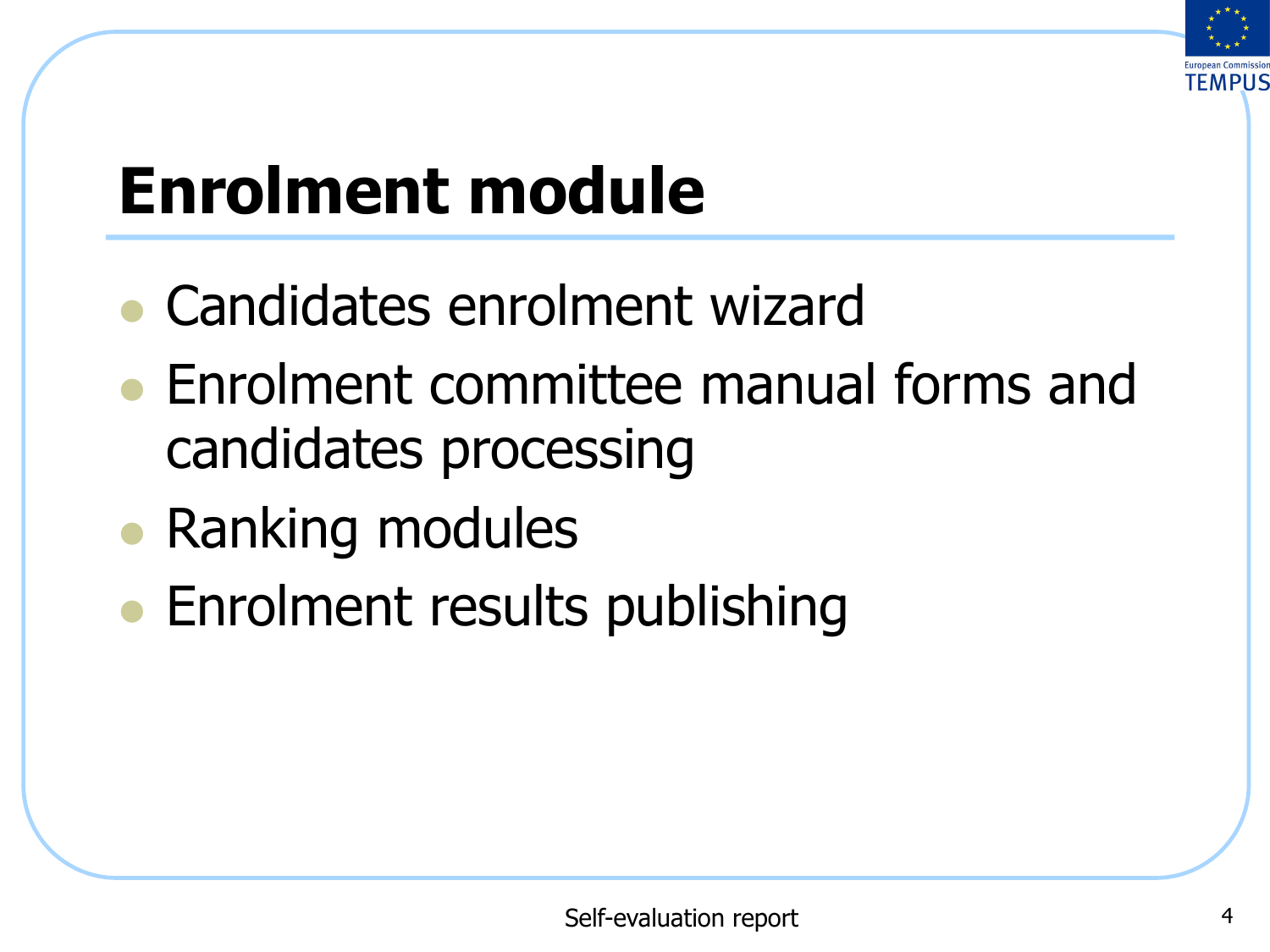

## **CM Administration (University and faculty)**

- Users management
- Study programs management
- Courses management
- LMS integration (Moodle)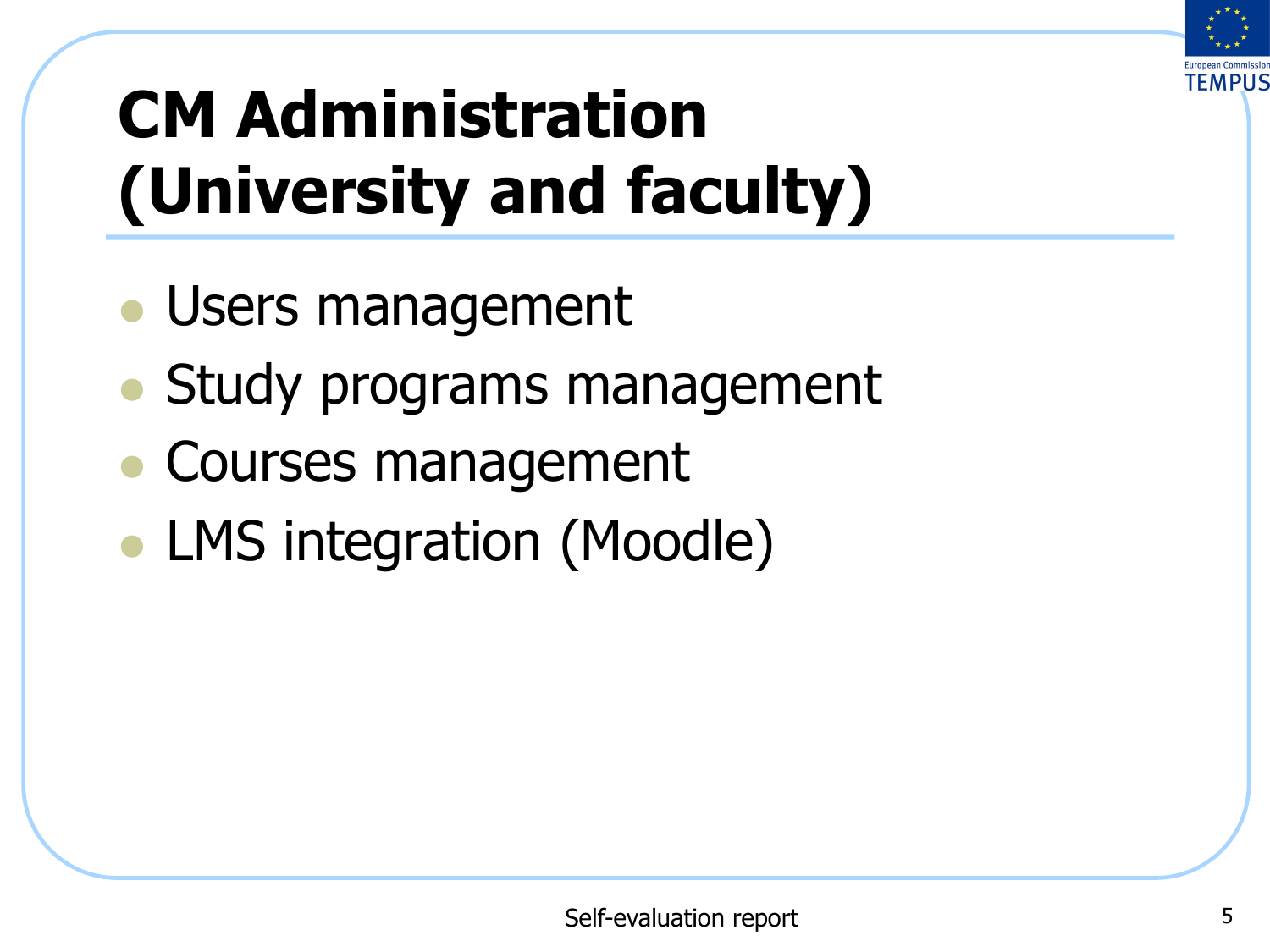

## **CM Students online services**

- **Semester enrolment**
- Exam application
- Courses selection
- Documents and certificates request
- **Grades overview**
- Diploma thesis management
- Payments processing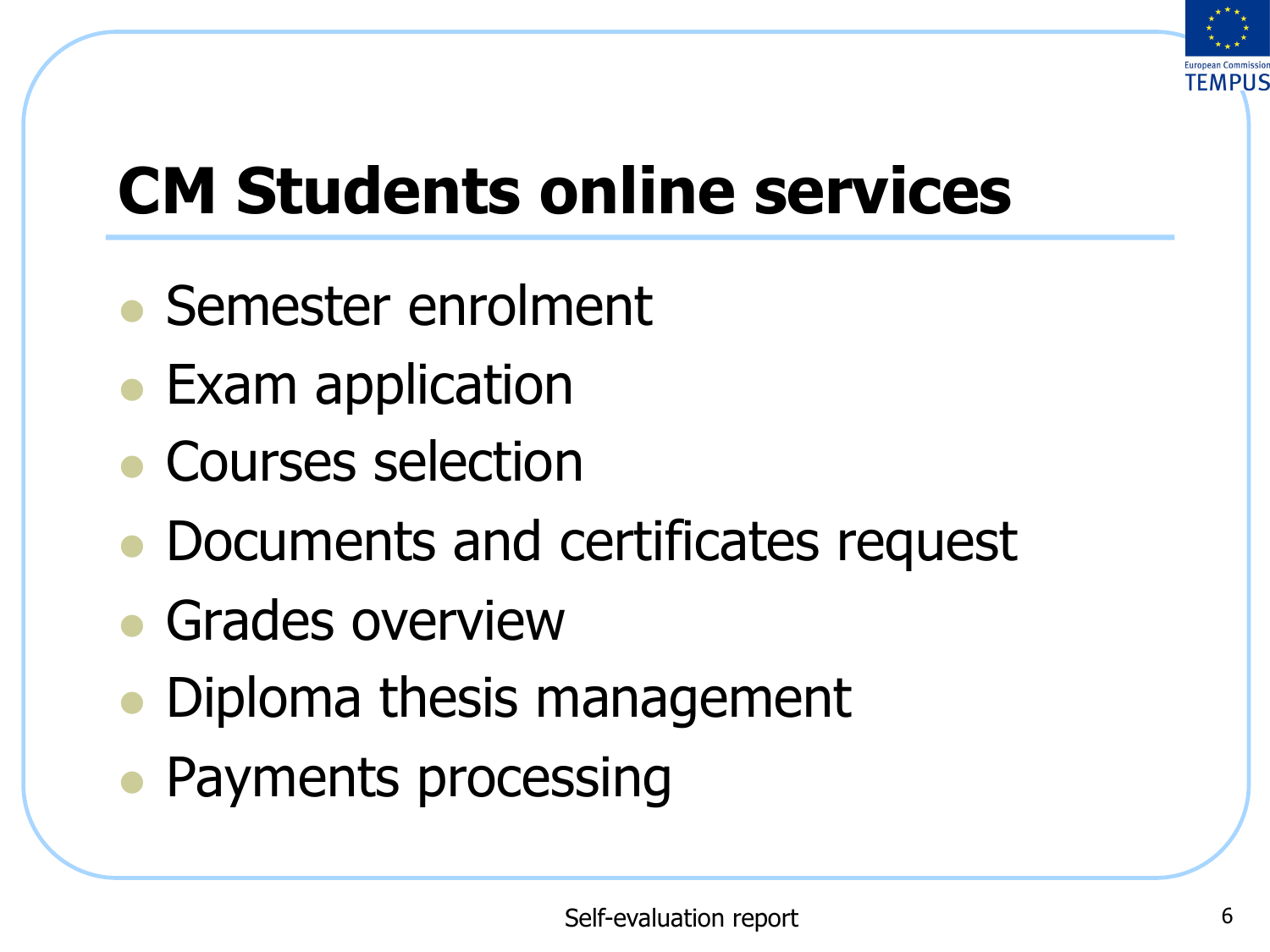

## **CM Teachers module**

- Enrolled students listing
- **Grades management**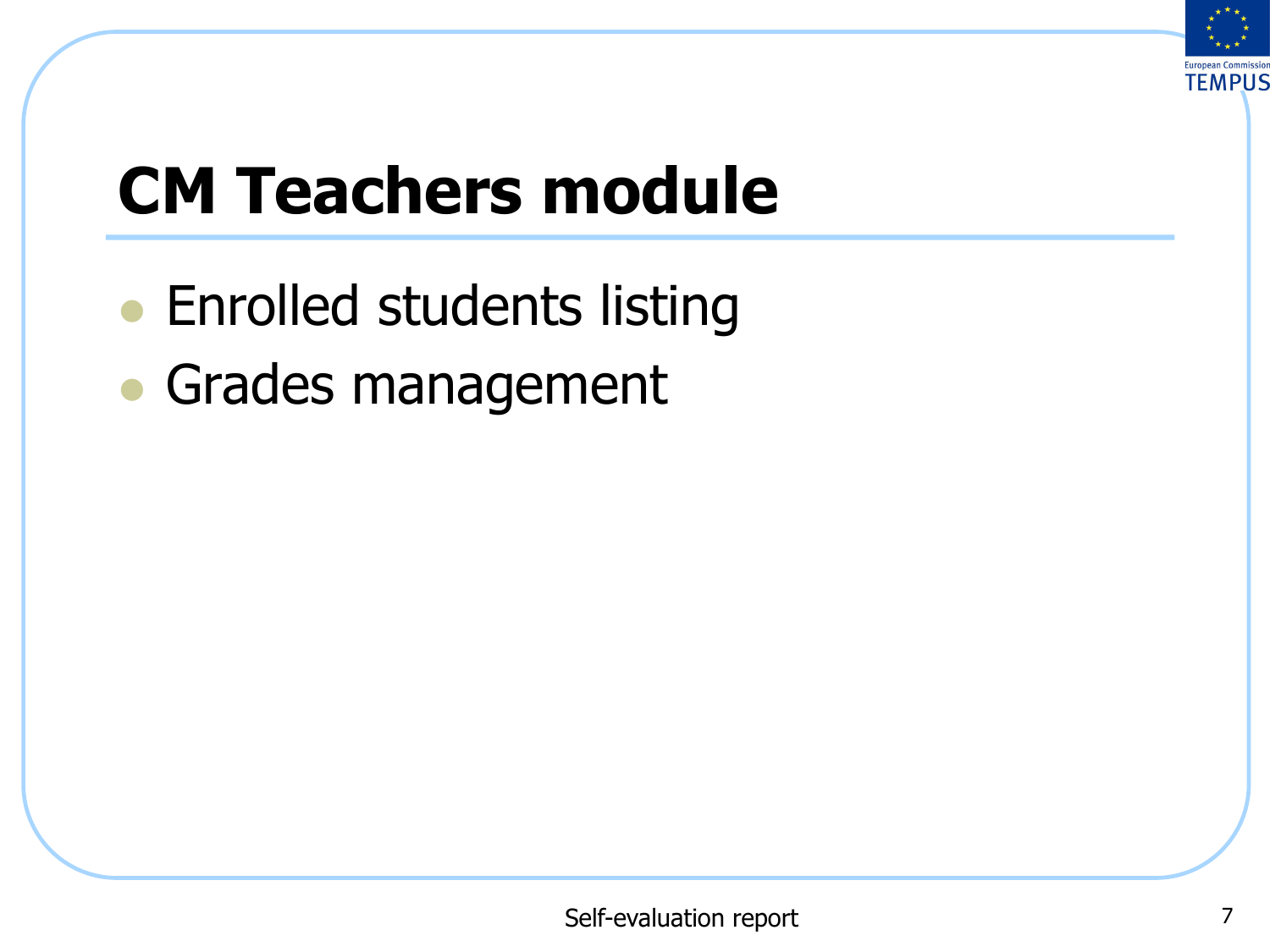

## **Existing student**'**s data migration into iKnow**

… delayed because of **EXUSERS migration issues (CAS into iKnow** membership) **EXIncomplete current data structures ELOGISTICS OF updating outdated study** programs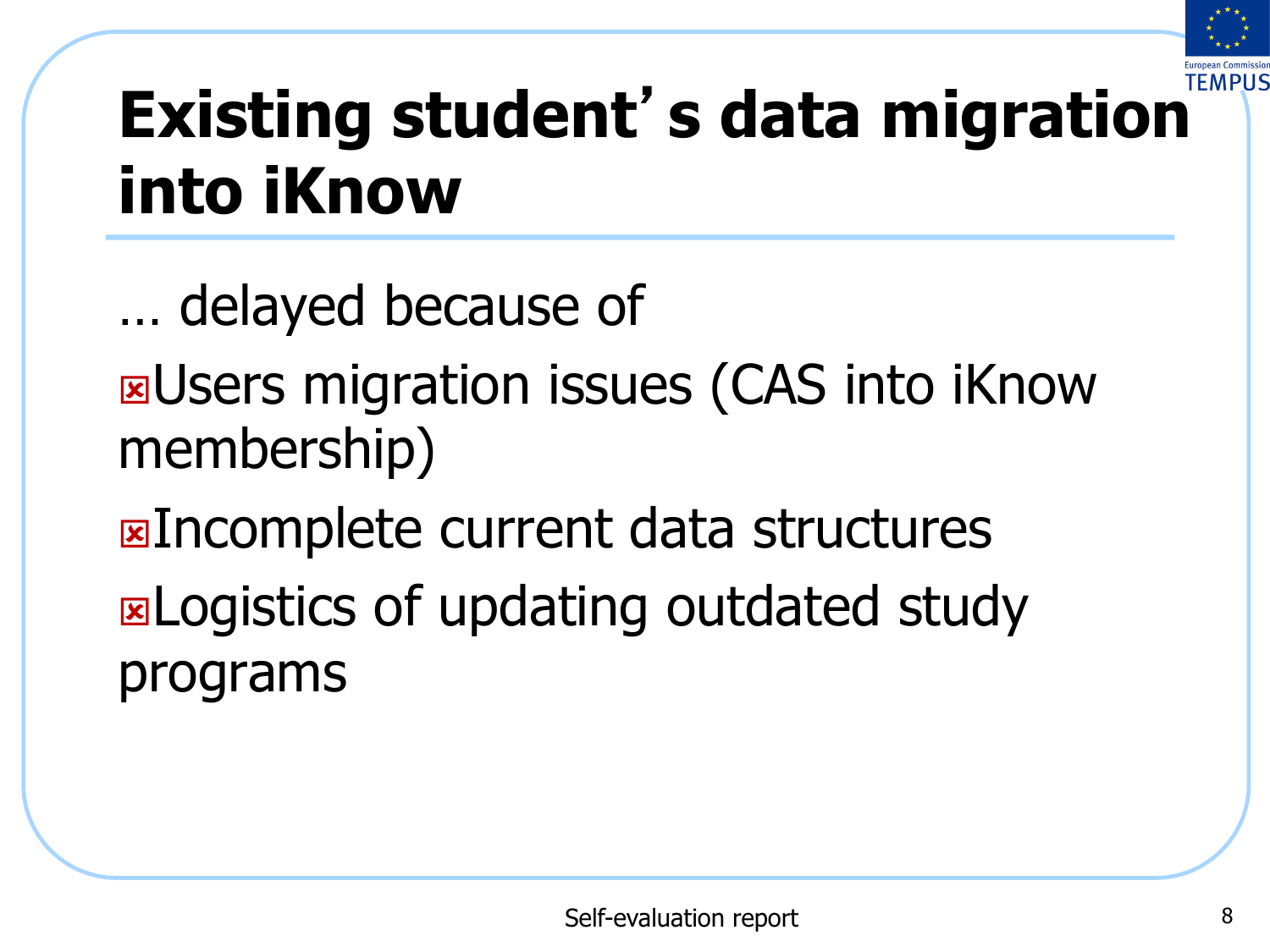

### **General software quality impression**

- Generally accepted as:
	- quite usable,
	- easy to learn and work on
- Agile development
- <sup>l</sup> Procedures and the user interface remodeled
- Adaptations teachers and student services employees
- $\bullet$  Students confirmed the high usability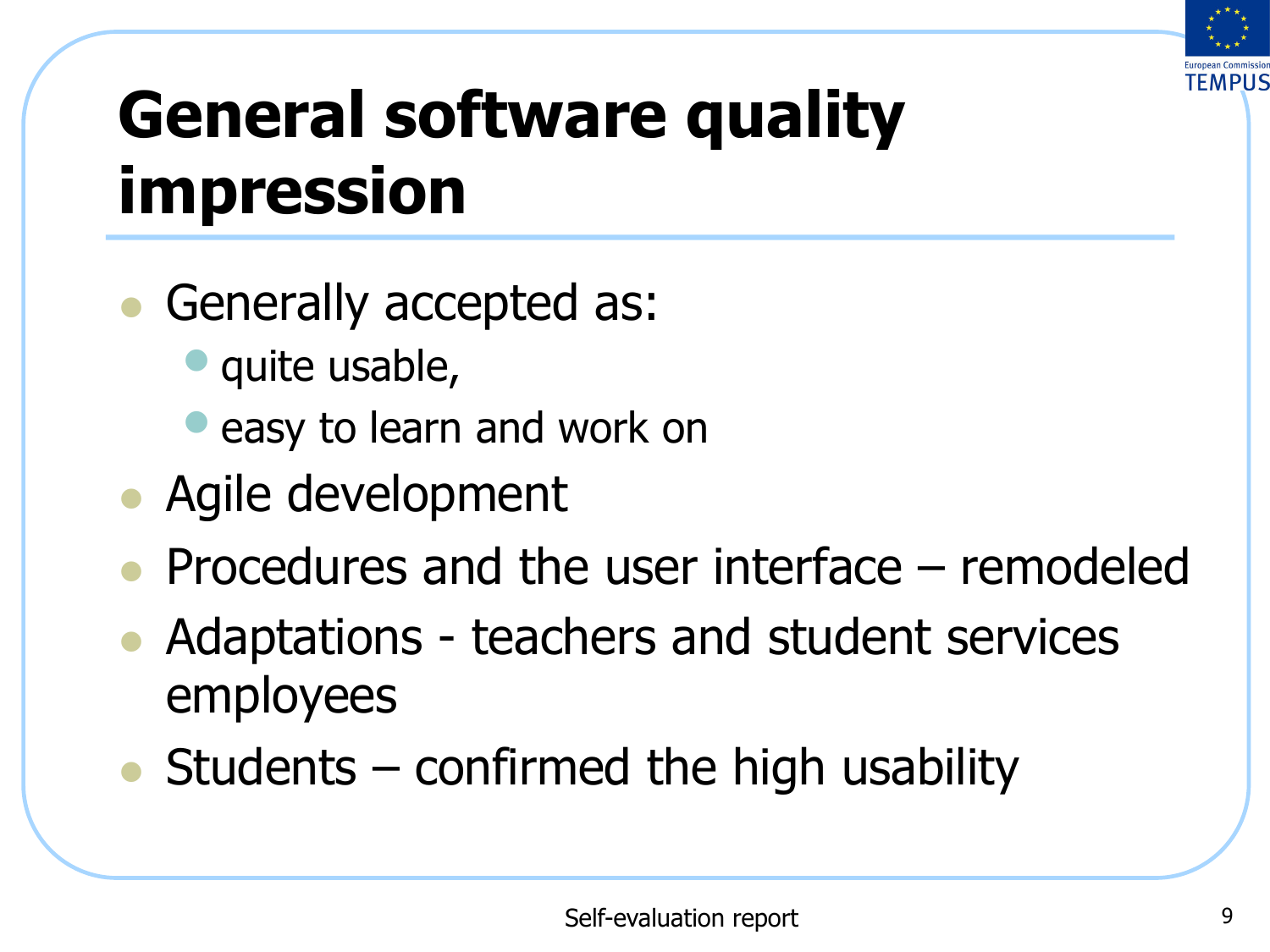

## **Detailed evaluation of the enrolment module**

#### l **Enrolment module overall status**

- Some faculties completely relied on the iKnow system
- Others used it in parallel with legacy systems, achieving identical results
- Several existing bugs corrected
- **The second and third cycle** The university changes the rules each year
	- prone to changes each year
	- adaptation into a universal and flexible solution is active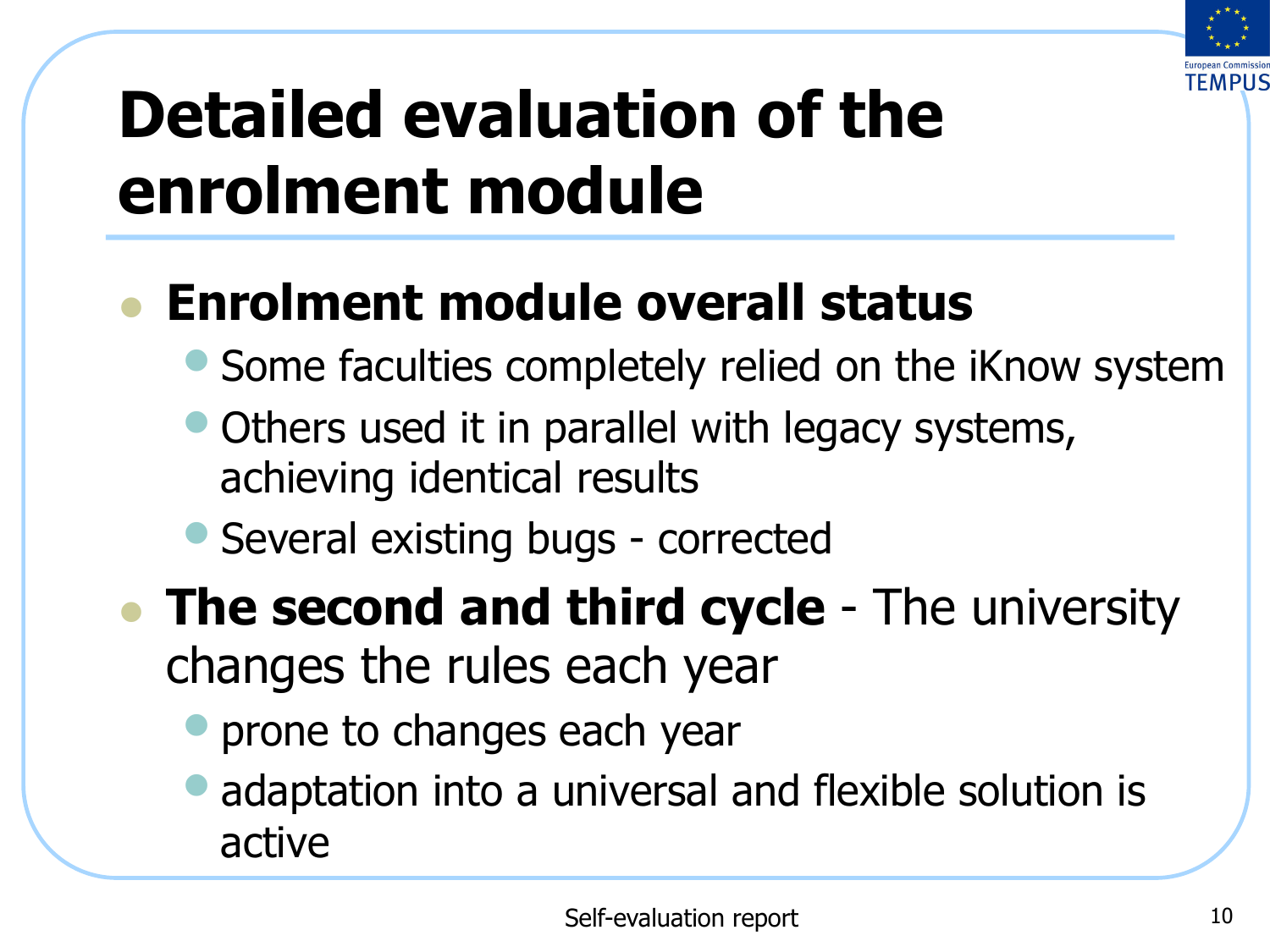

### **Enrolment module - Functional requirements**

#### l **Student interfaces**

- Students are generally satisfied
- Very few mails sent from students to the support team
- Most mails about data inconsistences
- Almost no mails about system features and usability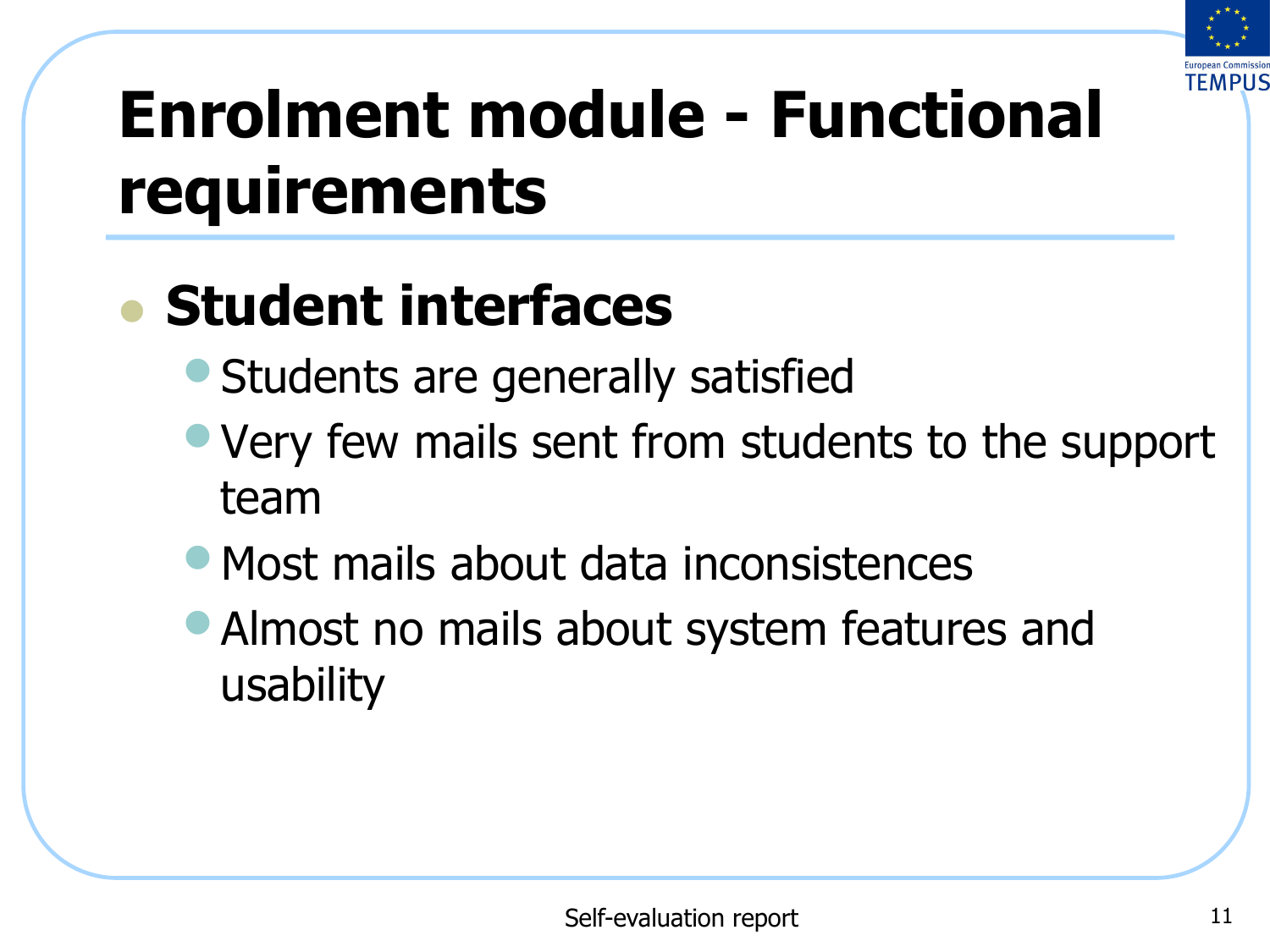

### **Enrolment module - Functional requirements**

- l **Application processing, ranking and reporting** 
	- Major issue second and third term of enrollment had different rules
	- Two interfaces to process applications:
		- •wizard
		- a short form
	- The main ranking extensively tested and no inconsistencies
	- The reporting generally satisfactory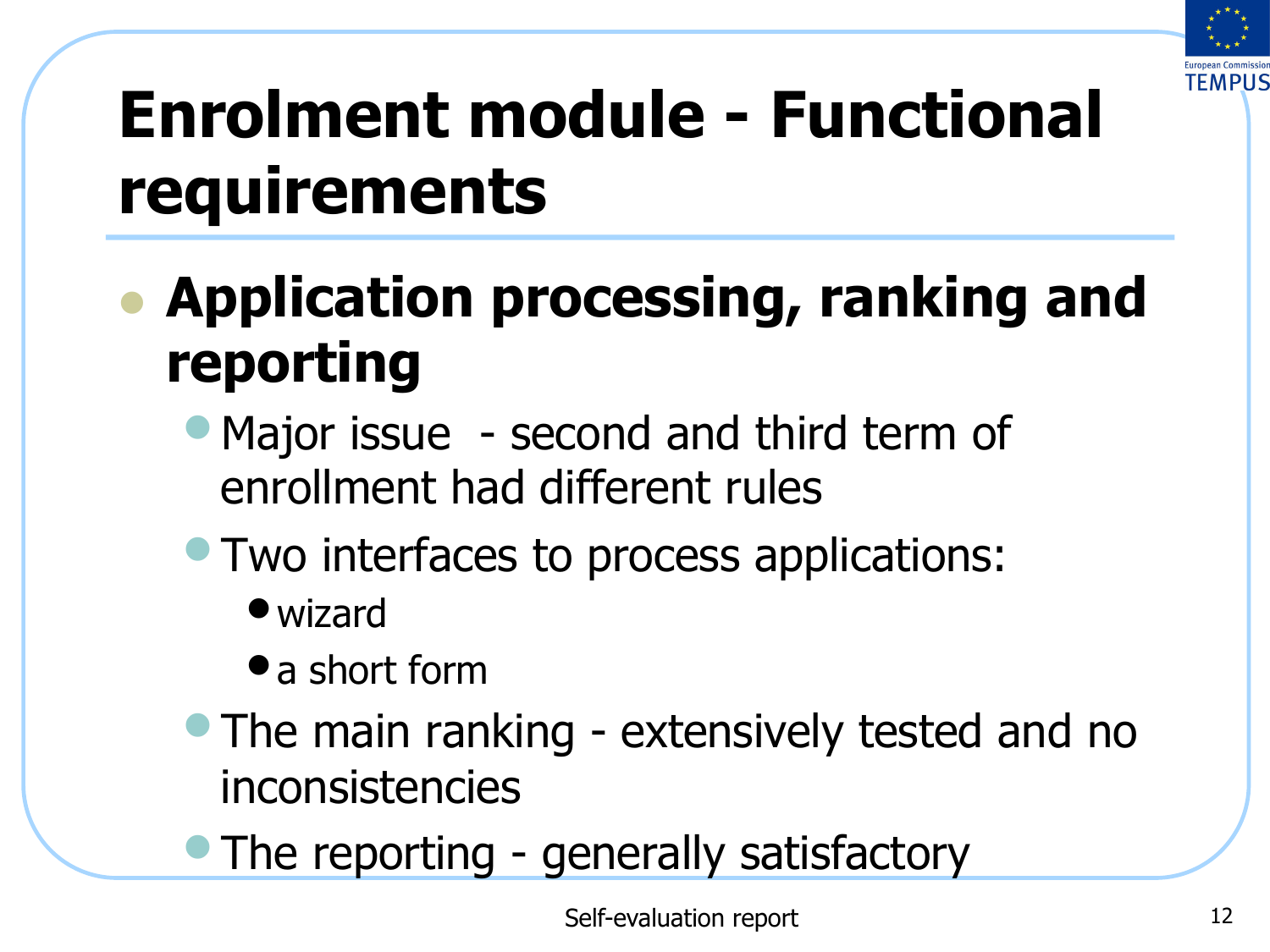

### **Enrolment module - Functional requirements**

#### l **Application and management functionality**

- The management of master data functional
- Most of the data  $-$  preimported by the developers
- Adding new records in the master tables
	- •Was rather slow and demanded more steps
	- Much better interface is expected to be implemented later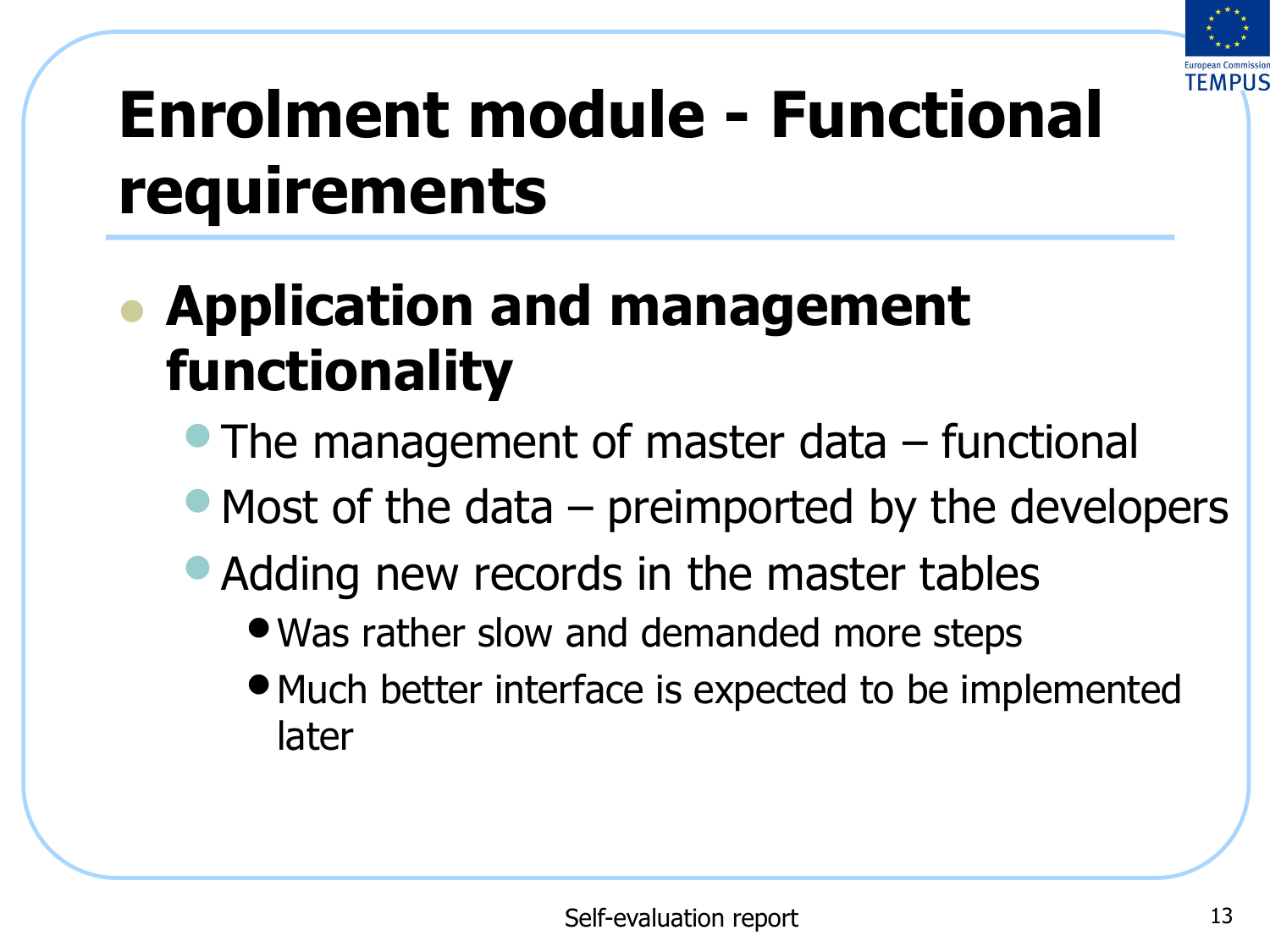

### **Enrolment module – Nonfunctional requirements**

#### <sup>l</sup> **Usability and response times**

- Response time during testing phase demanded several optimizations
- Response time during enrolment process satisfactory response times
- The most frequently used forms were optimized for best usability

#### <sup>l</sup> **Documentation and support**

- Extensive and detailed materials
- Multiple training sessions

#### <sup>l</sup> **System stability and reliability**

- Some stability problems due concurrent transaction rarely noticed
- Updates in the new version to overcome the problem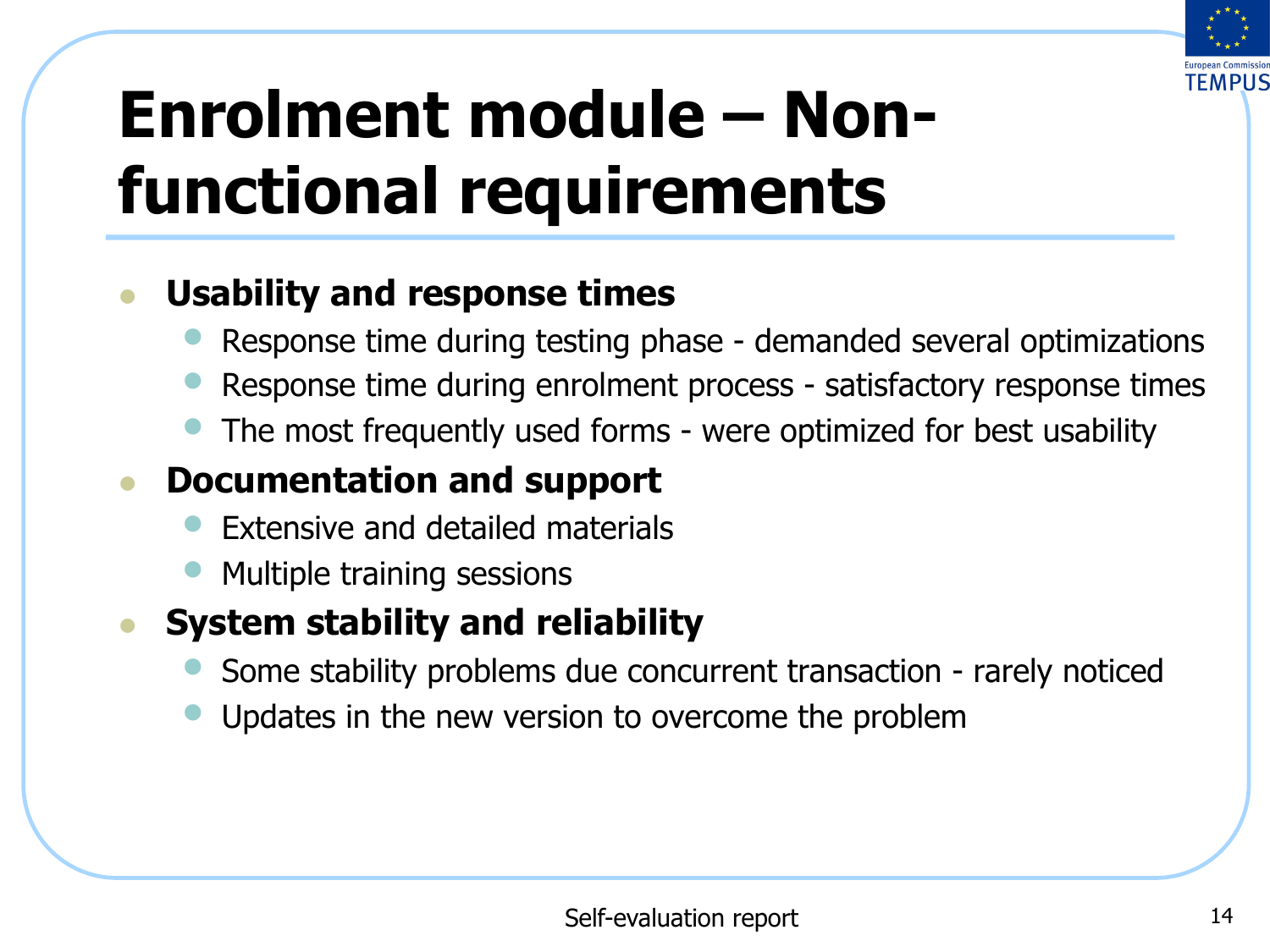

### **Enrolment module – Organizational issues**

#### <sup>l</sup> **Changes in administrative procedures**

- The enrolment process is regulated by laws and regulations issued by the government and the university
- Practical implementation & final responsibility faculties

#### <sup>l</sup> **Status of archiving**

- The database of the enrolment term backed up
- Expected: online archiving in the second version

#### **Other affected processes in the institution**

- Candidate's signatures on official paper enrolment applications
- Paper proof of payments needed

#### <sup>l</sup> **Measure of success**

Using social media : FB, twitter,...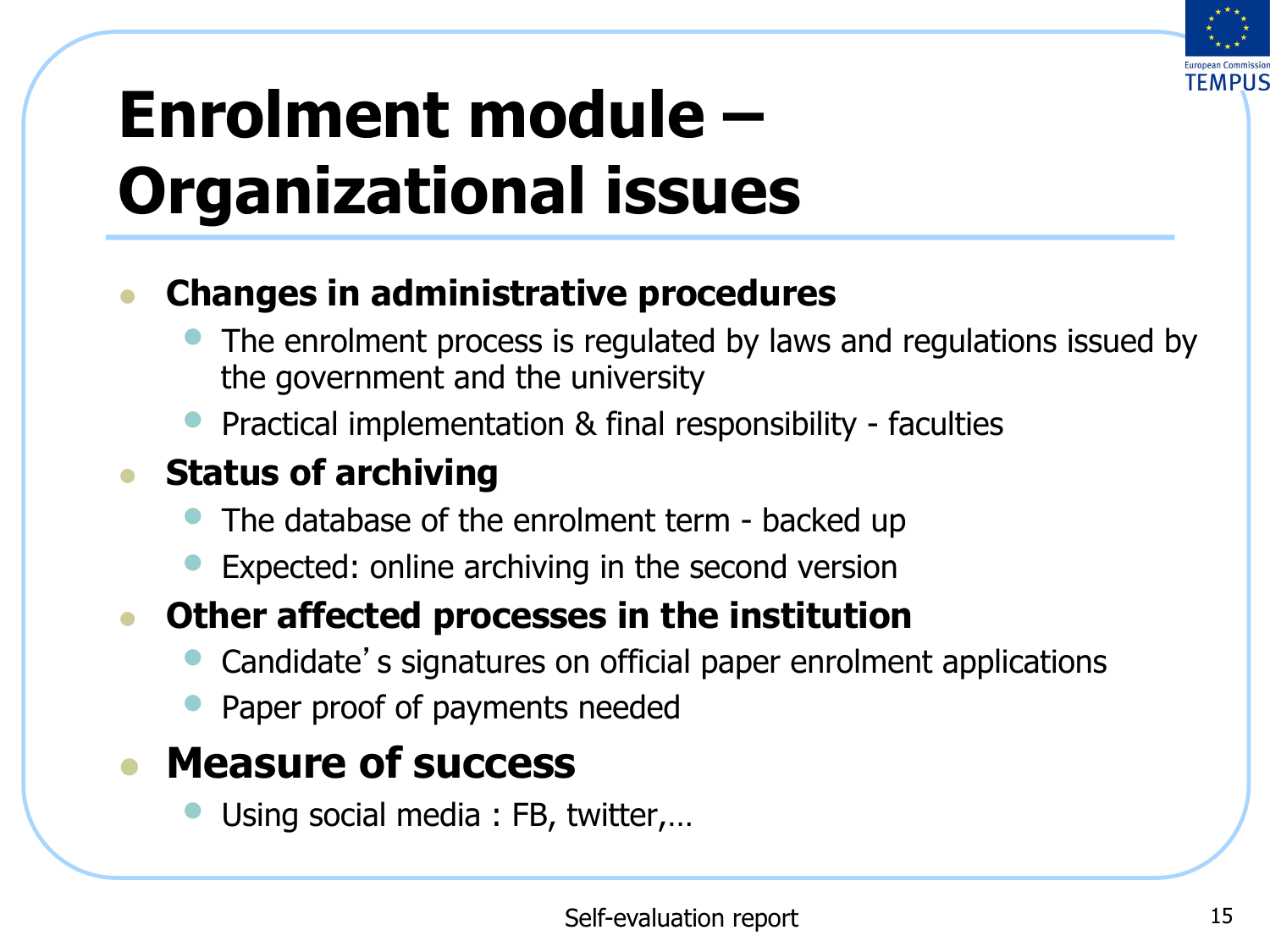

### **E-Student Services System overall status**

- Most functionalities are fully implemented
- Few are dropped (as irrelevant and an unnecessary burden to the system)
- Several are pending (mostly reporting modules)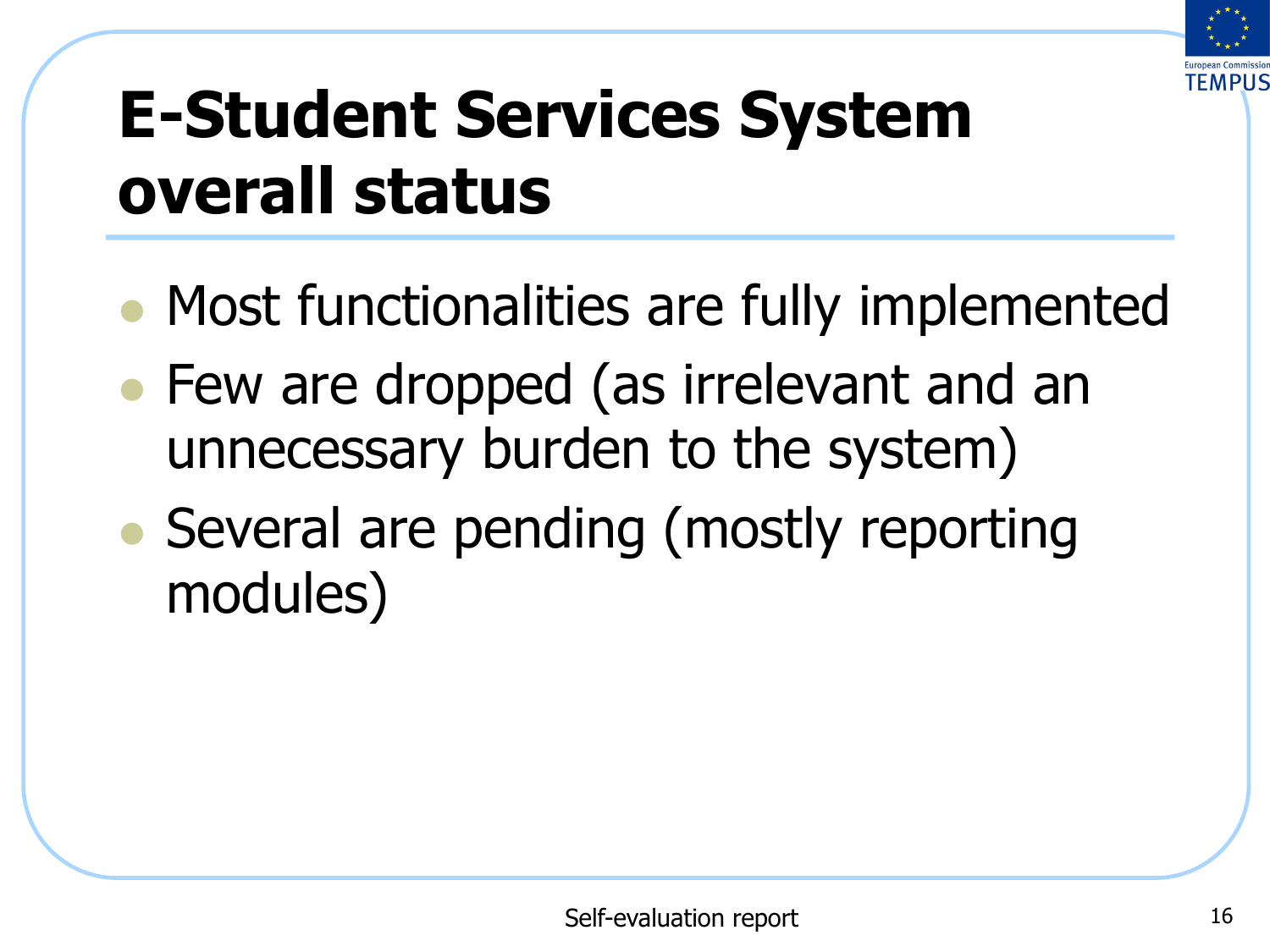

| ID                | <b>Functionality</b>                                  | <b>Description</b>                                                                                                                                                                    | Implementation |
|-------------------|-------------------------------------------------------|---------------------------------------------------------------------------------------------------------------------------------------------------------------------------------------|----------------|
| $[1]$             | Administration<br>of students data                    | Enable administration or<br>only preview of the<br>students personal data.<br>Data needed for reports,<br>statistics, contacts and<br>guidance during studies.                        | Implemented    |
| $[2]$             | Administration<br>of students<br>enrolment<br>details | Enable administration of<br>the parameters of a student<br>at the time of enrolment<br>(initial program, tuition<br>size etc.)                                                        | Implemented    |
| $\lceil 3 \rceil$ | Administration<br>of the student<br>semesters         | Sign in new semesters for<br>the student in question,<br>change programs, tuition<br>group – amount. Close<br>completed semesters                                                     | Implemented    |
| [4]               | Administration<br>of students<br>courses              | Enter the student's choices<br>for elective and mandatory<br>courses for the signed<br>semester in question.<br>Calculate credits for the<br>semester based on the<br>courses chosen. | Implemented    |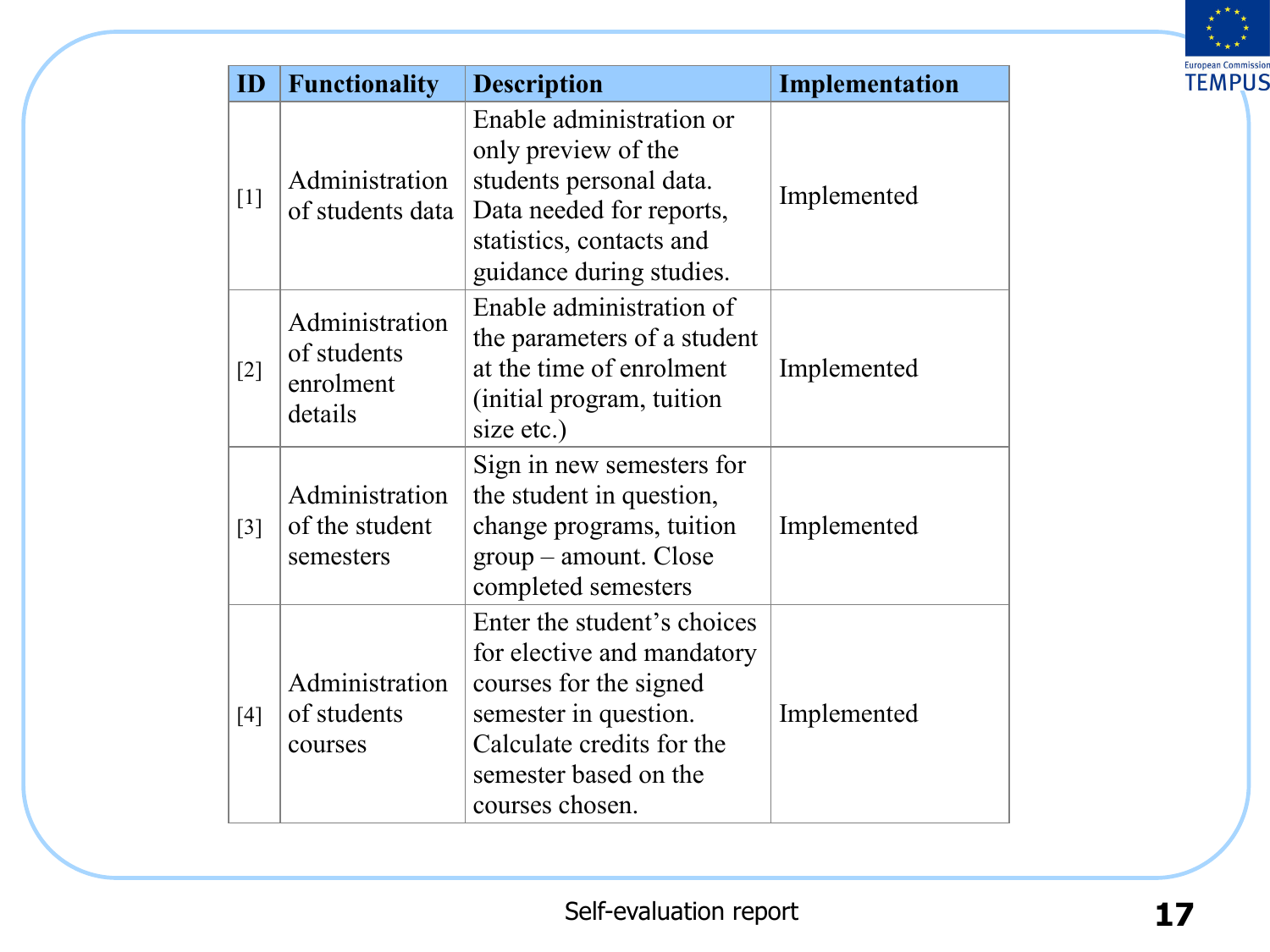

| ID                | <b>Functionality</b>                              | <b>Description</b>                                                                                          | Implementation                                                                                                                                                        |
|-------------------|---------------------------------------------------|-------------------------------------------------------------------------------------------------------------|-----------------------------------------------------------------------------------------------------------------------------------------------------------------------|
| $\left[5\right]$  | Administration<br>of student exam<br>applications | Enter student exam<br>applications or manage<br>student exam applications<br>entered online.                | Implemented                                                                                                                                                           |
| $\lceil 6 \rceil$ | Administration<br>of student's<br>exams           | Insert or update grades<br>achieved by the student on<br>a particular exam. Review<br>list of exams passed. | Implemented                                                                                                                                                           |
| $\lceil 7 \rceil$ | Administration<br>of seminar<br>thesis            | Insert or update details of<br>the seminar thesis<br>undertaken by the student                              | Not Implemented.<br>Decided that it is<br>irrelevant and an<br>unnecessary burden<br>to the system.<br>Mandatory seminar<br>thesis are solved as<br>any other course. |
| [8]               | Administration<br>of diploma<br>thesis            | Update details for the<br>diploma thesis that the<br>student works on                                       | Implemented                                                                                                                                                           |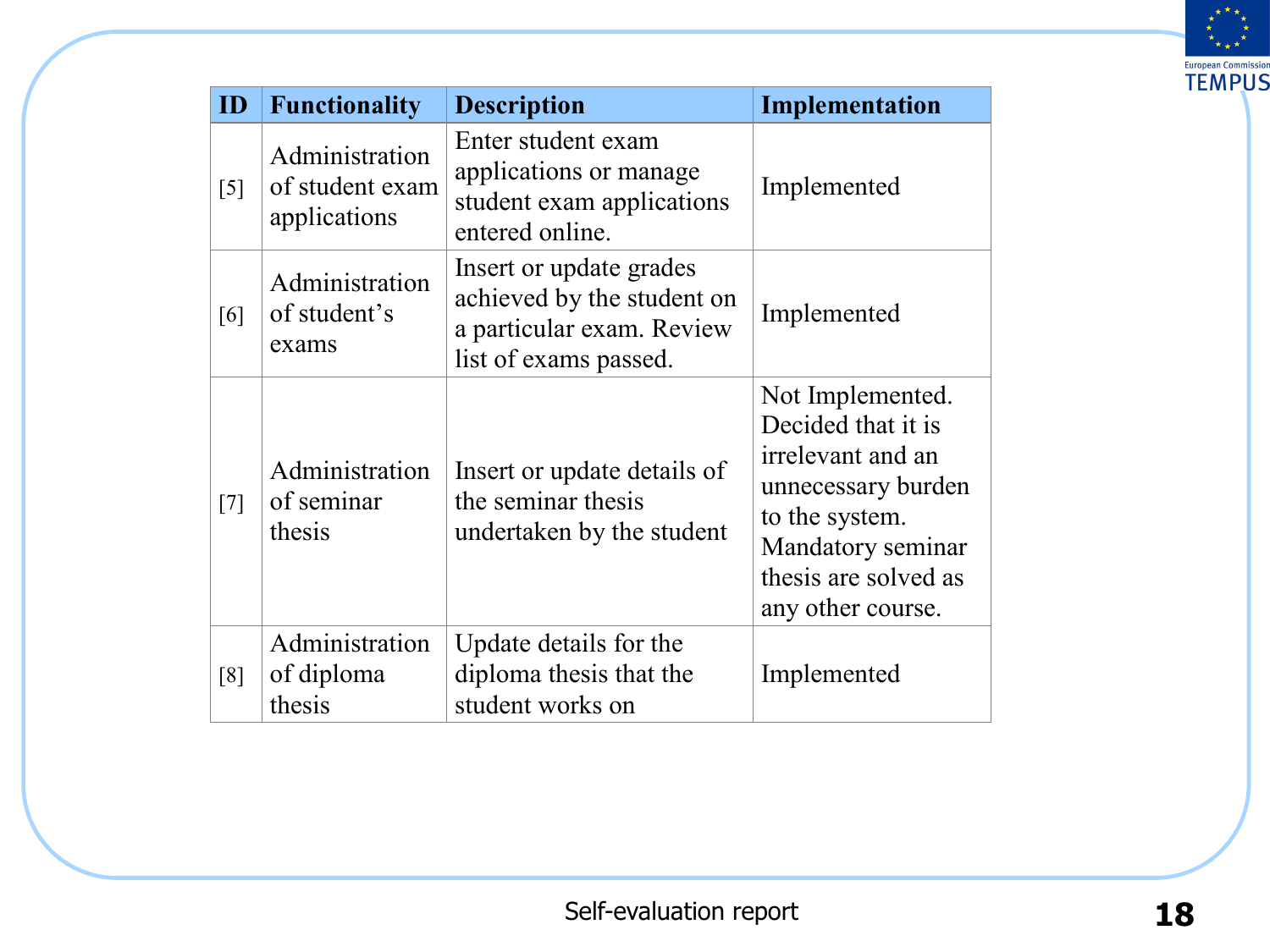| ID     | <b>Functionality</b>                              | <b>Description</b>                                                                                                                                            | Implementation                                                                                 |
|--------|---------------------------------------------------|---------------------------------------------------------------------------------------------------------------------------------------------------------------|------------------------------------------------------------------------------------------------|
| [9]    | Administration<br>of exam terms                   | Add new exam terms when<br>exams are scheduled                                                                                                                | Implemented.<br>Responsibility<br>divided among the<br>university and<br>faculty administrator |
| $[10]$ | Administration<br>of semesters                    | Create new semesters with<br>appropriate list of activated<br>courses eligible for taking.<br>Join courses with<br>professors for the semester<br>in question | Implemented                                                                                    |
| [11]   | Administration<br>of quotas and<br>tuition prices | Inserting and updating<br>tuition details for various<br>quotas that students can<br>enrol in, costs for different<br>programs and quotas.                    | Implemented                                                                                    |
| $[12]$ | Administration<br>of courses in<br>programs       | Make relations between<br>programs and courses that<br>can be taken in the<br>program in question                                                             | Implemented                                                                                    |
| $[13]$ | Administration<br>of courses                      | Insert or update details for<br>each course, ECTS credits,<br>fall/spring semester,<br>number of classes                                                      | Implemented                                                                                    |

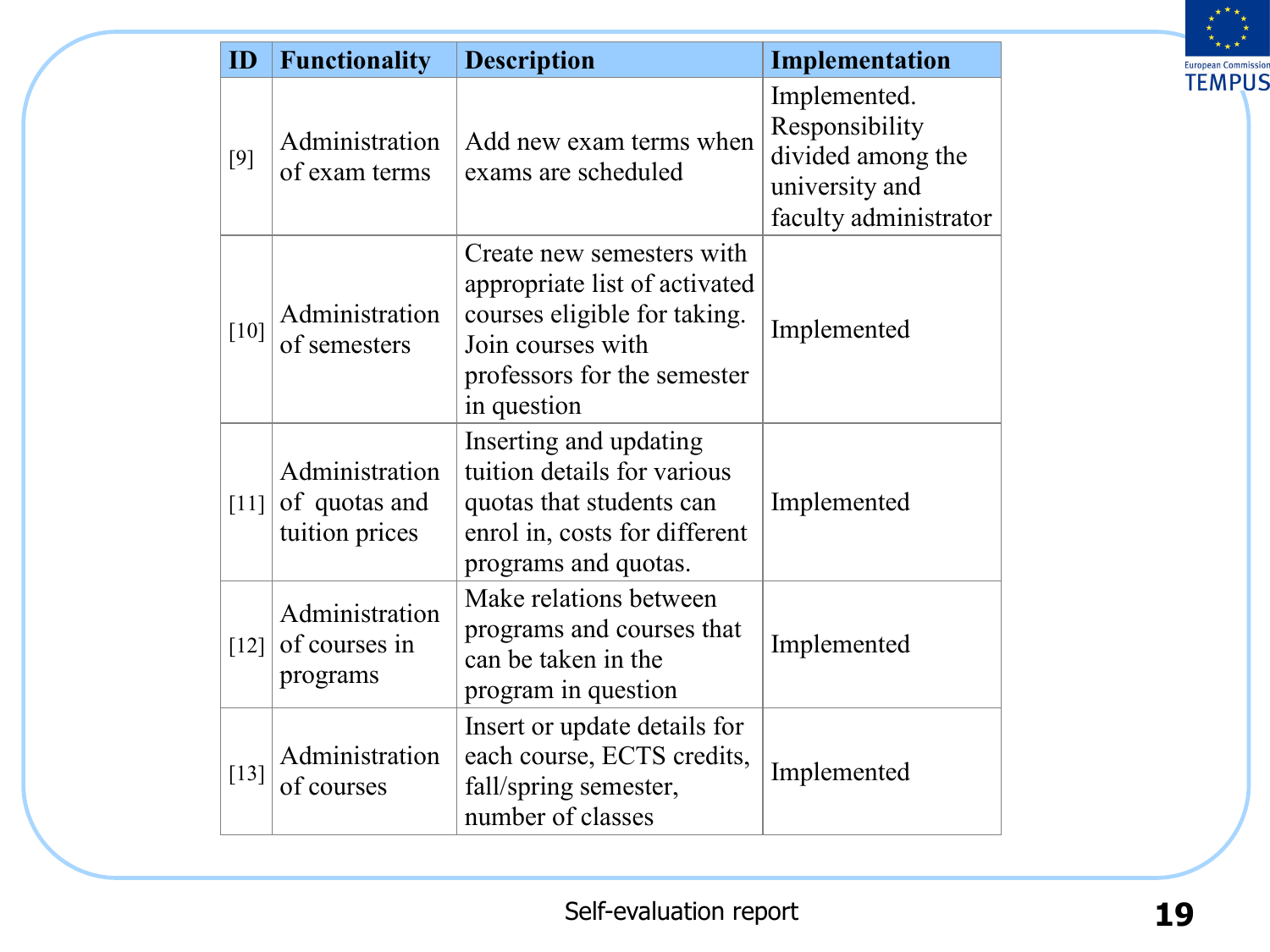

| ID                 | <b>Functionality</b>                           | <b>Description</b>                                                                                                               | Implementation    |
|--------------------|------------------------------------------------|----------------------------------------------------------------------------------------------------------------------------------|-------------------|
| $[14]$             | Administration<br>of programs                  | Insert/update details for the<br>study program that a<br>student can enrol in (start<br>year, bachelor/master/PhD<br>level etc). | Implemented       |
| $[15]$             | Administration<br>of program<br>revisions      | Insert revisions of program   Implemented                                                                                        |                   |
| [16]               | Administration<br>of members of<br>the faculty | Insert new employees,<br>update details for the<br>current employees / faculty<br>members                                        | Implemented       |
| $[17]$             | Diploma thesis<br>report                       | Present a list of completed<br>on-going diploma thesis<br>work                                                                   | To be Implemented |
| $\lceil 18 \rceil$ | Exams report                                   | Present results from exams<br>with various filtering<br>options                                                                  | To be Implemented |
| $[19]$             | Graduated<br>report                            | Present list of graduated<br>students                                                                                            | To be Implemented |
| $[20]$             | Elective<br>courses report                     | Present a list of students<br>per course per semester                                                                            | Implemented       |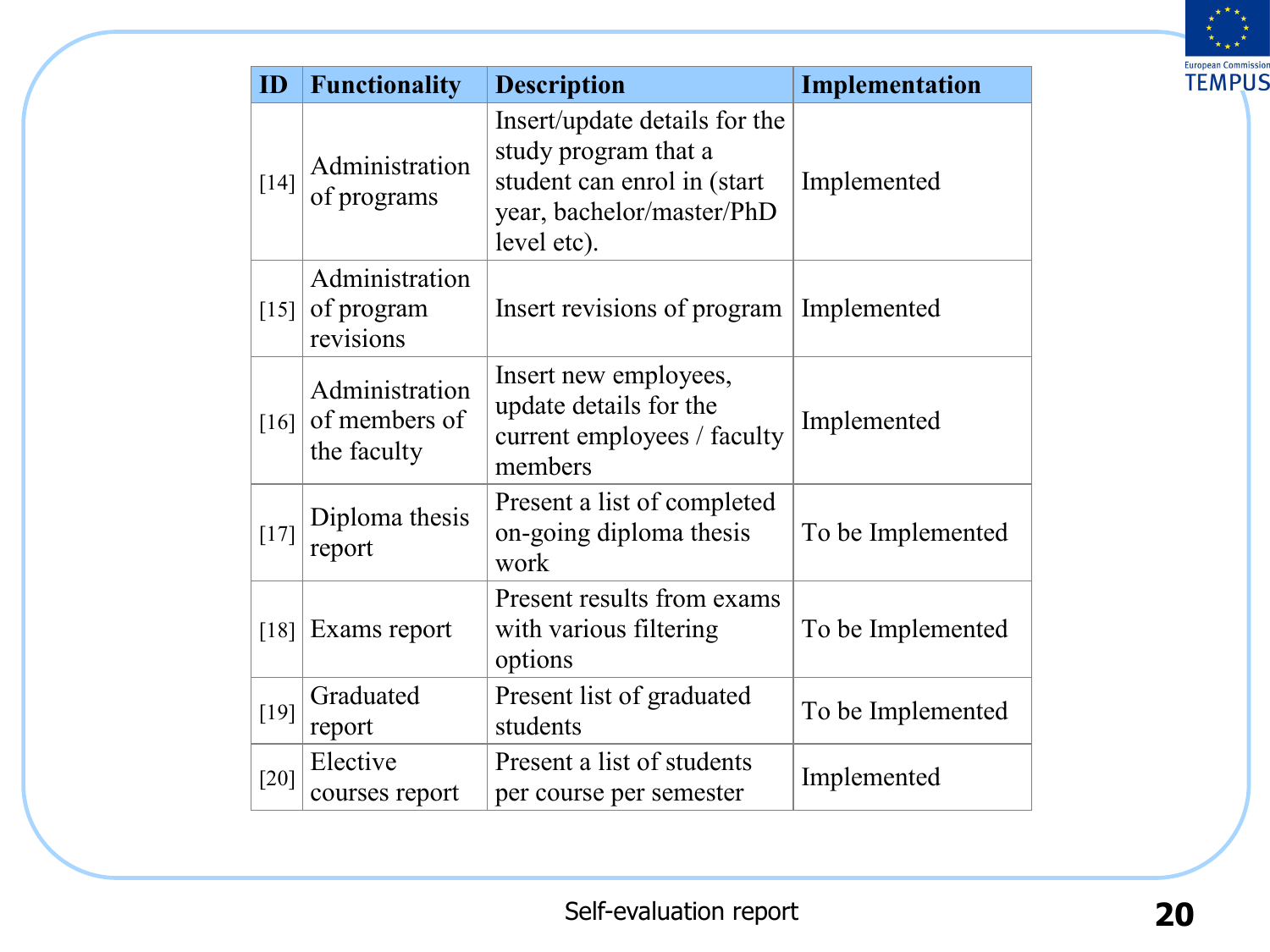

| ID                 | <b>Functionality</b>                     | <b>Description</b>                                                                                       | Implementation    |
|--------------------|------------------------------------------|----------------------------------------------------------------------------------------------------------|-------------------|
| $\lceil 21 \rceil$ | Master book                              | Prepare the report for<br>printing the master book<br>requested by the ministry<br>of education          | To be Implemented |
| $[22]$             | List students<br>per program             | Present list of students<br>with various filtering<br>options                                            | Implemented       |
| $[23]$             | Seminar thesis<br>report                 | Present list of seminar<br>thesis                                                                        | Not implemented   |
| $\lceil 24 \rceil$ | Administration<br>of student<br>mobility | Insert / update details for<br>student exchange programs<br>the student has participated<br>$1n$ .       | To be Implemented |
| $[25]$             | Administration<br>of Master thesis       | Update details on the<br>Master thesis the student is<br>working on                                      | Implemented       |
| $[26]$             | Issuing<br>documents                     | Issuing various documents<br>for the student (list of<br>courses and grades, proof<br>of enrolment, etc) | Implemented       |
| $[27]$             | Issuing news<br>and<br>announcements     | Post news and<br>announcement or mail bulk   Implemented<br>mails to students                            |                   |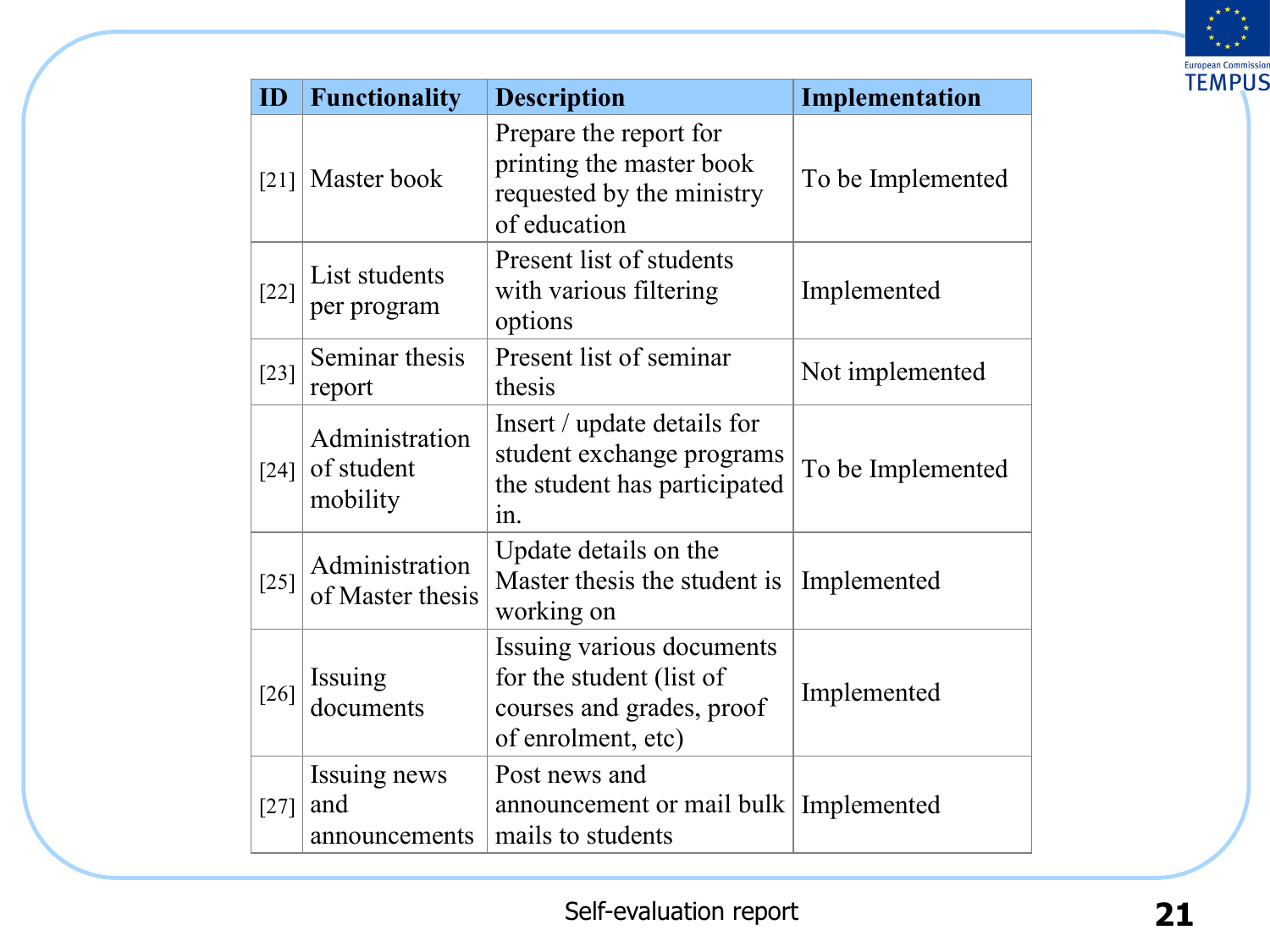

| ID                 | <b>Functionality</b>                       | <b>Description</b>                                                                                                           | Implementation    |
|--------------------|--------------------------------------------|------------------------------------------------------------------------------------------------------------------------------|-------------------|
| [28]               | Administration<br>of financial<br>services | Create and manage various<br>services with financial<br>implications                                                         | Implemented       |
| $[29]$             | Administration<br>of lookup data           | Administration of cities,<br>countries, municipalities<br>and other general data used<br>in various modules in the<br>system | Implemented       |
| $\lceil 30 \rceil$ | Administration<br>of class<br>schedule     | Management of classes,<br>rooms and groups of<br>students                                                                    | To be Implemented |
| $\lceil 31 \rceil$ | Administration<br>of faculties             | Administration of the<br>faculties in the university                                                                         | Implemented       |
| $\lceil 32 \rceil$ | Administration<br>of student sign<br>outs  | Administration of the<br>students leaving the<br>university                                                                  | Implemented       |
| $[33]$             | Retrieval of<br>enrolment data             | Retrieve data from the<br>enrolment module when<br>accepting a new student at<br>the university                              | To be Implemented |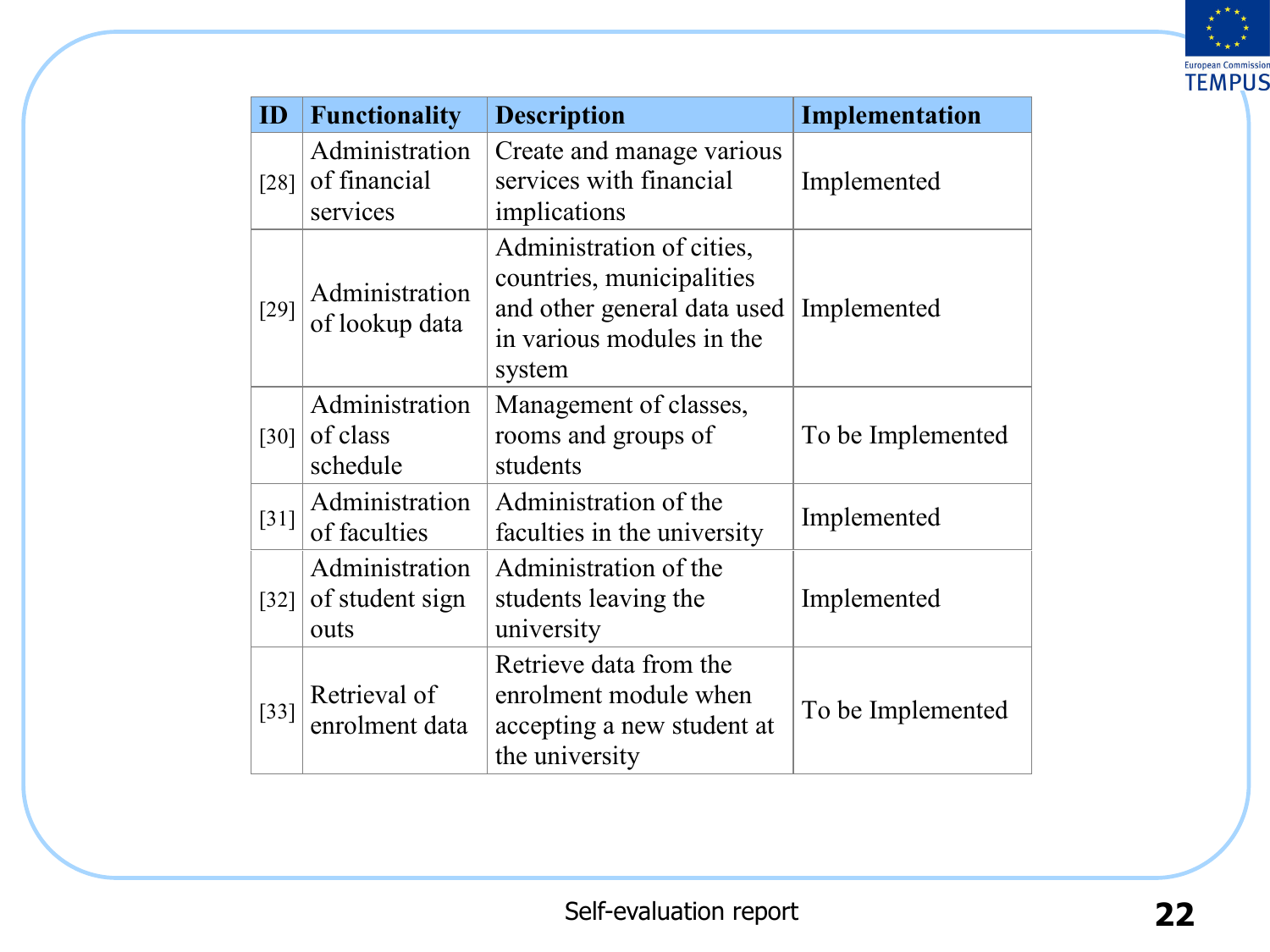

| ID     | <b>Functionality</b>                               | <b>Description</b>                                                                                                                       | Implementation                             |
|--------|----------------------------------------------------|------------------------------------------------------------------------------------------------------------------------------------------|--------------------------------------------|
| $[34]$ | Establish AAI<br>infrastructure                    | Establish the necessary<br>infrastructure for<br>supporting the AAI                                                                      | Implemented, with<br>MS .NET<br>membership |
| $[35]$ | Maintain AAI<br>infrastructure                     | Maintain the central point<br>of the infrastructure,<br>LDAP schemas, and<br>registry of member<br>institutions, software<br>repository. | Implemented, with<br>MS .NET<br>membership |
| $[36]$ | Support the<br>member<br>institutions              | Provide support to FCC to<br>establish the identity<br>providers and resource<br>providers                                               | Implemented, with<br>MS .NET<br>membership |
| $[37]$ | Manage users<br>identities                         | Open accounts for students<br>and faculty staff, manage<br>levels of authorization,<br>revoke accounts                                   | Implemented, with<br>MS .NET<br>membership |
| $[38]$ | Manage<br>resource access                          | Define access rights for<br>own resources with respect<br>to user roles and<br>responsibilities                                          | Implemented, with<br>MS .NET<br>membership |
| $[39]$ | Synchronize<br>AA data with<br>Core module<br>data | Maintain synchronized<br>student records between<br>LDAP directories and core<br>modules                                                 | Not implemented                            |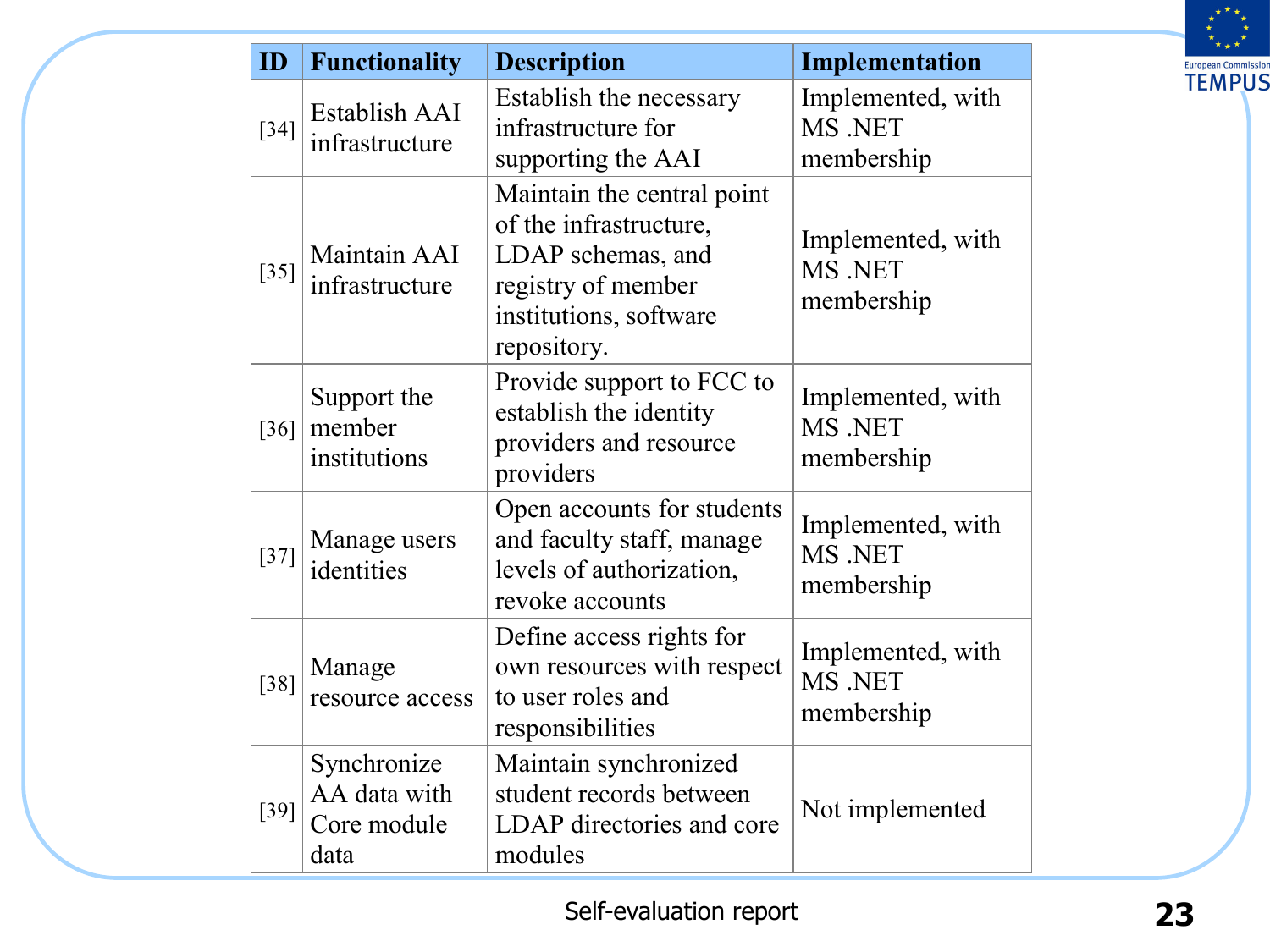

| ID     | <b>Functionality</b>                                 | <b>Description</b>                                                                   | Implementation    |
|--------|------------------------------------------------------|--------------------------------------------------------------------------------------|-------------------|
| $[40]$ | Access student<br>resources                          | Using single credential,<br>access all the needed<br>resources.                      | Implemented       |
| $[41]$ | Access faculty<br>resources                          | Using single credential,<br>access all the needed<br>resources.                      | Implemented       |
| $[42]$ | Staff and<br>students<br>mobility                    | Access resources in<br>visiting institutions using<br>home identities                | Not Implemented   |
| $[43]$ | Presence<br>identification                           | Using RFID or other<br>means, identify physical<br>presence of students              | To be Implemented |
| $[44]$ | Issuing of<br>personal ID<br>$cards - student$<br>ID | Take pictures, compose<br>layout and print student e-<br>ID cards                    | To be Implemented |
| $[45]$ | Maintain<br>student records                          | Manage the students'<br>records.                                                     | Implemented.      |
| $[46]$ | <b>Track classes</b><br>attendance                   | Using the schedule and the<br>presence records, track the<br>attendance to lectures  | To be Implemented |
| $[47]$ | Establish<br>mailing lists                           | Using the data about the<br>course enrolment, establish<br>appropriate mailing lists | Implemented       |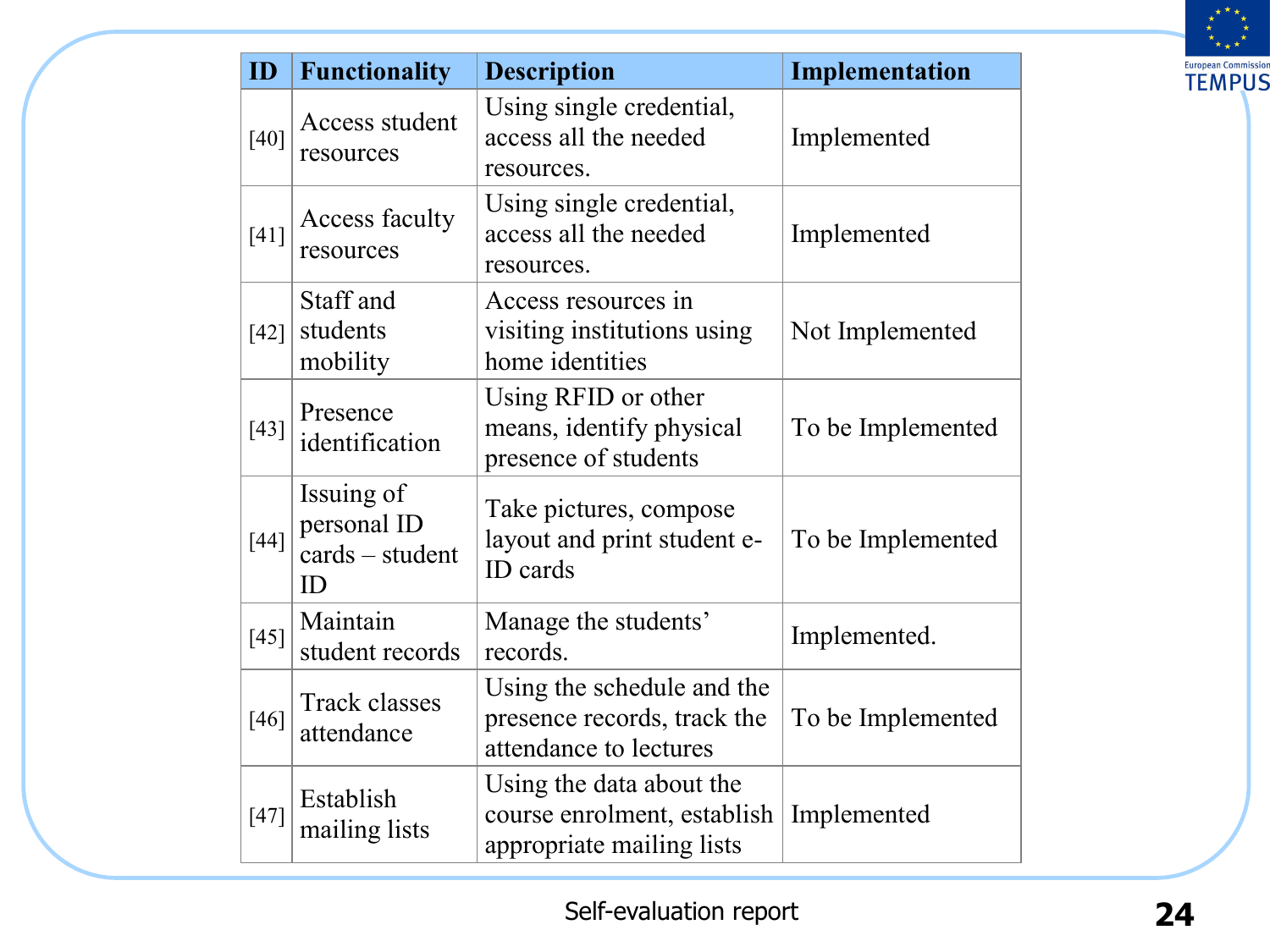

| ID     | <b>Functionality</b>                                     | <b>Description</b>                                                                                          | Implementation    |
|--------|----------------------------------------------------------|-------------------------------------------------------------------------------------------------------------|-------------------|
| [48]   | Get financial<br>info for<br>students                    | Check the payments from<br>students for their invoices<br>for services                                      | Implemented       |
| [49]   | Generate<br>invoice for<br>service                       | Generate invoices based on<br>the fees for each type of<br>service (semester, exam,<br>penalties, $\dots$ ) | Implemented       |
| $[50]$ | Exchange data<br>with LMS                                | Populate LMS courses,<br>extract grades                                                                     | Implemented       |
| [51]   | Information<br>about books<br>recommended<br>by a course | Borrow a book<br>recommended by a course<br>or other books from the<br>same author that ULS<br>possess      | Not Implemented   |
| $[52]$ | Manage ULS<br>resources                                  | Define rules for returning<br>the borrowed books in<br>different administrative<br>situations.              | Not Implemented   |
| $[53]$ | Acquire HR<br>information                                | Get information for the<br>needs of the HR systems,<br>on the engagements of the<br>staff                   | To be Implemented |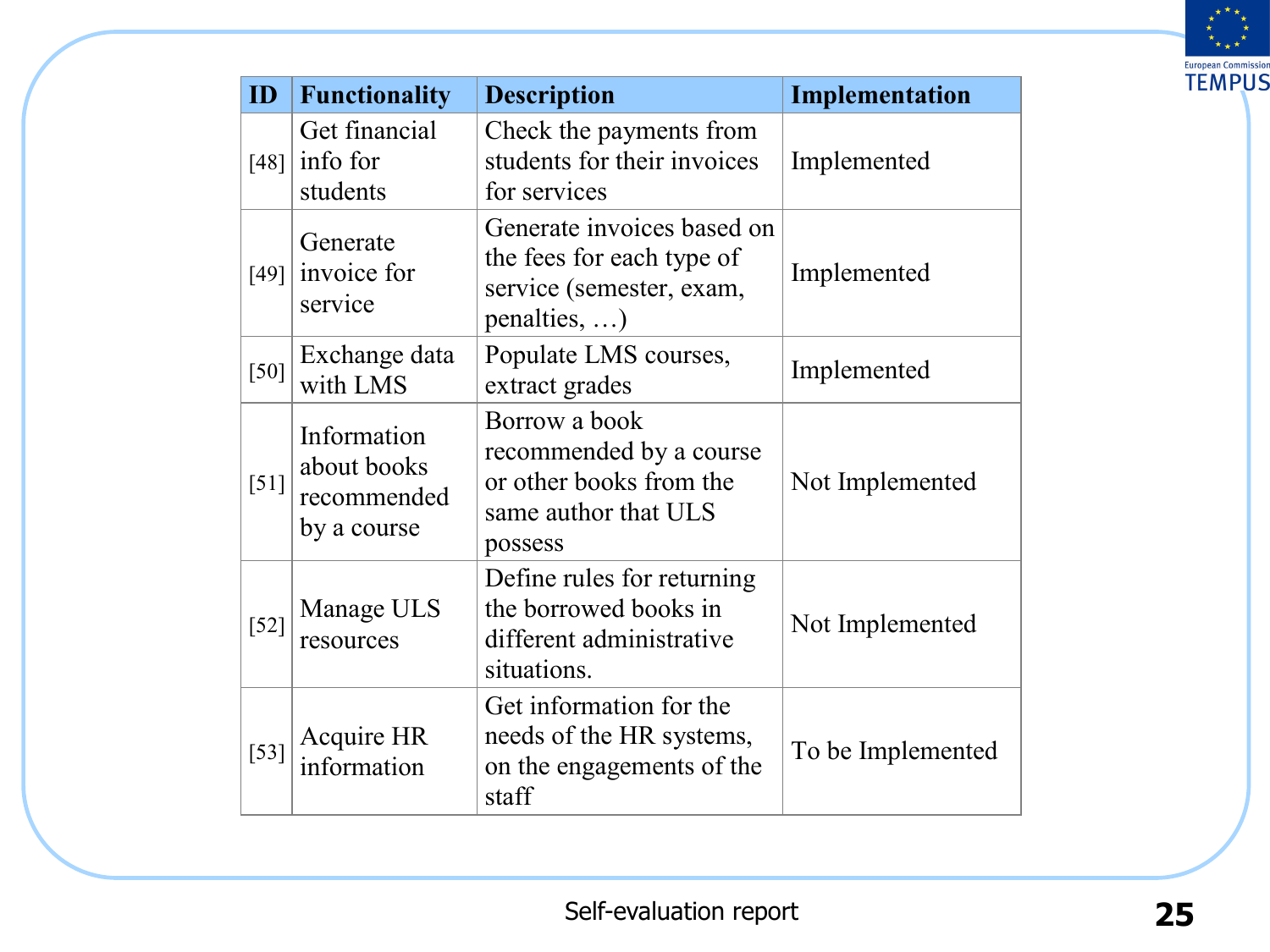

| ID     | <b>Functionality</b>                                                                          | <b>Description</b>                                                                                                                                                                                                                                 | Implementation     |
|--------|-----------------------------------------------------------------------------------------------|----------------------------------------------------------------------------------------------------------------------------------------------------------------------------------------------------------------------------------------------------|--------------------|
| $[54]$ | Customizing<br>the user types,<br>layout of the<br>reports and the<br>module<br>accessibility | The administrator should<br>have opportunity to<br>customize the layout of the<br>reports. Based on the<br>university preferences,<br>every university should be<br>able to fully customize<br>which reports will be<br>accessible from the module | To be Implemented. |
| $[55]$ | Manage look-<br>up tables                                                                     | The administrator should<br>have opportunity to<br>manage the look-up tables<br>used in the report process<br>(exam report form, exam<br>application form, )                                                                                       | To be Implemented  |
| $[56]$ | Create/edit/dele<br>te exam reports<br>and<br>notifications                                   | Faculty staff should be<br>able to create/edit/delete<br>exam reports that he/she<br>has created. Reports<br>should be signed with<br>digital signature.                                                                                           | To be Implemented  |
| $[57]$ | Fill exam<br>applications                                                                     | Faculty staff should fill in<br>the exam applications of<br>the students who applied<br>for his/her course exam<br>with the appropriate details                                                                                                    | Implemented        |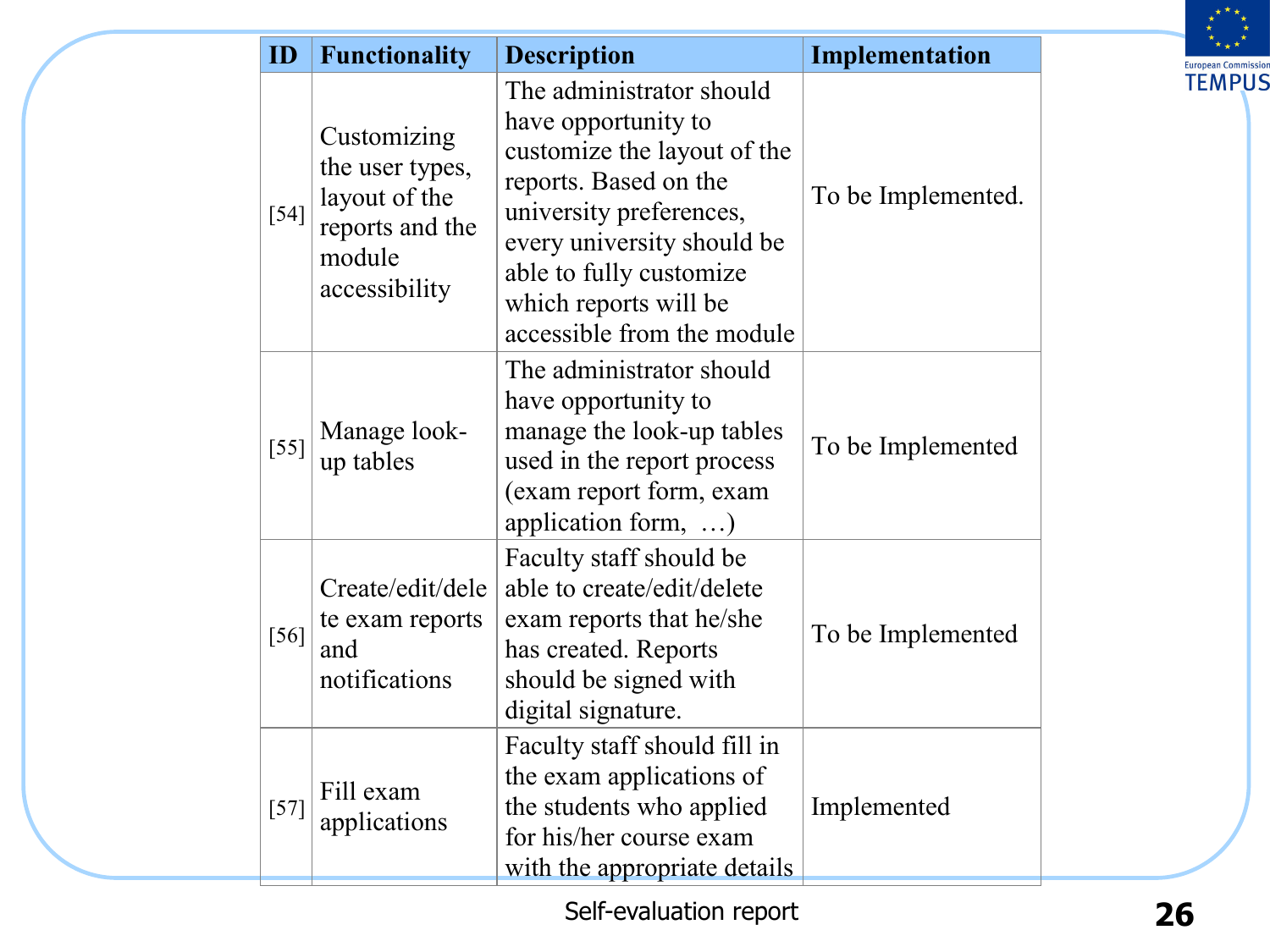

| ID     | <b>Functionality</b>                                       | <b>Description</b>                                                                                                                                   | Implementation |
|--------|------------------------------------------------------------|------------------------------------------------------------------------------------------------------------------------------------------------------|----------------|
| $[58]$ | View student's<br>data/reports on<br>student<br>attendance | Faculty staff should be<br>able to view student's<br>personal information,<br>additional skills,<br>certificates, course<br>enrolment                | Implemented    |
| $[59]$ | Student<br>registration                                    | Students register on the<br>system by entering their<br>university e-mail. After the<br>account activation the<br>student can use the system         | Implemented    |
| $[60]$ | Viewing<br>completed<br>activities                         | Students should be able to<br>have overview of his/her<br>activities status.                                                                         | Implemented    |
| [61]   | Filling/updatin<br>g personal data                         | Students can fill their<br>personal data. The data<br>involve basic information<br>and additional skills,<br>activities and obtained<br>certificates | Implemented    |
| [62]   | Registering/<br>Viewing course<br>information              | Students should be able to<br>register to a course with<br>password given by the<br>specified professor.                                             | Implemented    |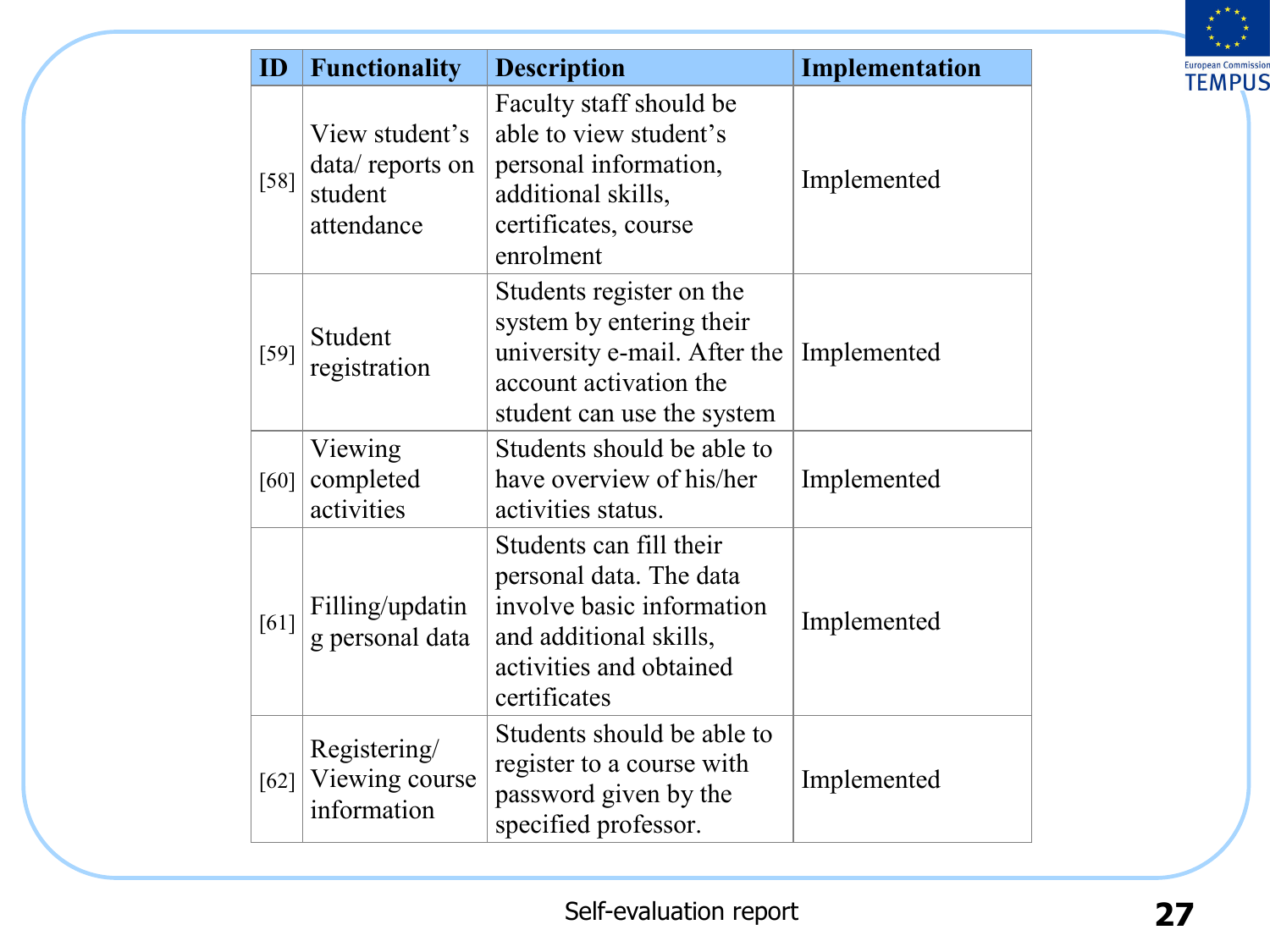

| ID   | <b>Functionality</b>                                                     | <b>Description</b>                                                                                                                                                                         | Implementation    |
|------|--------------------------------------------------------------------------|--------------------------------------------------------------------------------------------------------------------------------------------------------------------------------------------|-------------------|
| [63] | Filling<br>complaint/<br>question                                        | Students should be able to<br>rise complain about an<br>error in his/her data in the<br>reports. Students should be<br>able to address<br>administration staff about<br>unclear questions. | Implemented       |
| [64] | Request<br>diploma/<br>certificate                                       | Students should be able to<br>request issuing of diploma<br>or certificate by the<br><b>Administration Office.</b>                                                                         | Implemented       |
| [65] | Ranking the<br>students                                                  | The system should be able<br>to automatically rank all<br>the students for every<br>study program based on<br>their average and<br>cumulative GPA                                          | Implemented       |
| [66] | Produce<br>various<br>statistical<br>reports for<br>existing<br>students | The system should produce<br>various statistical reports<br>for all existing students<br>based on their average and<br>cumulative GPA                                                      | To be Implemented |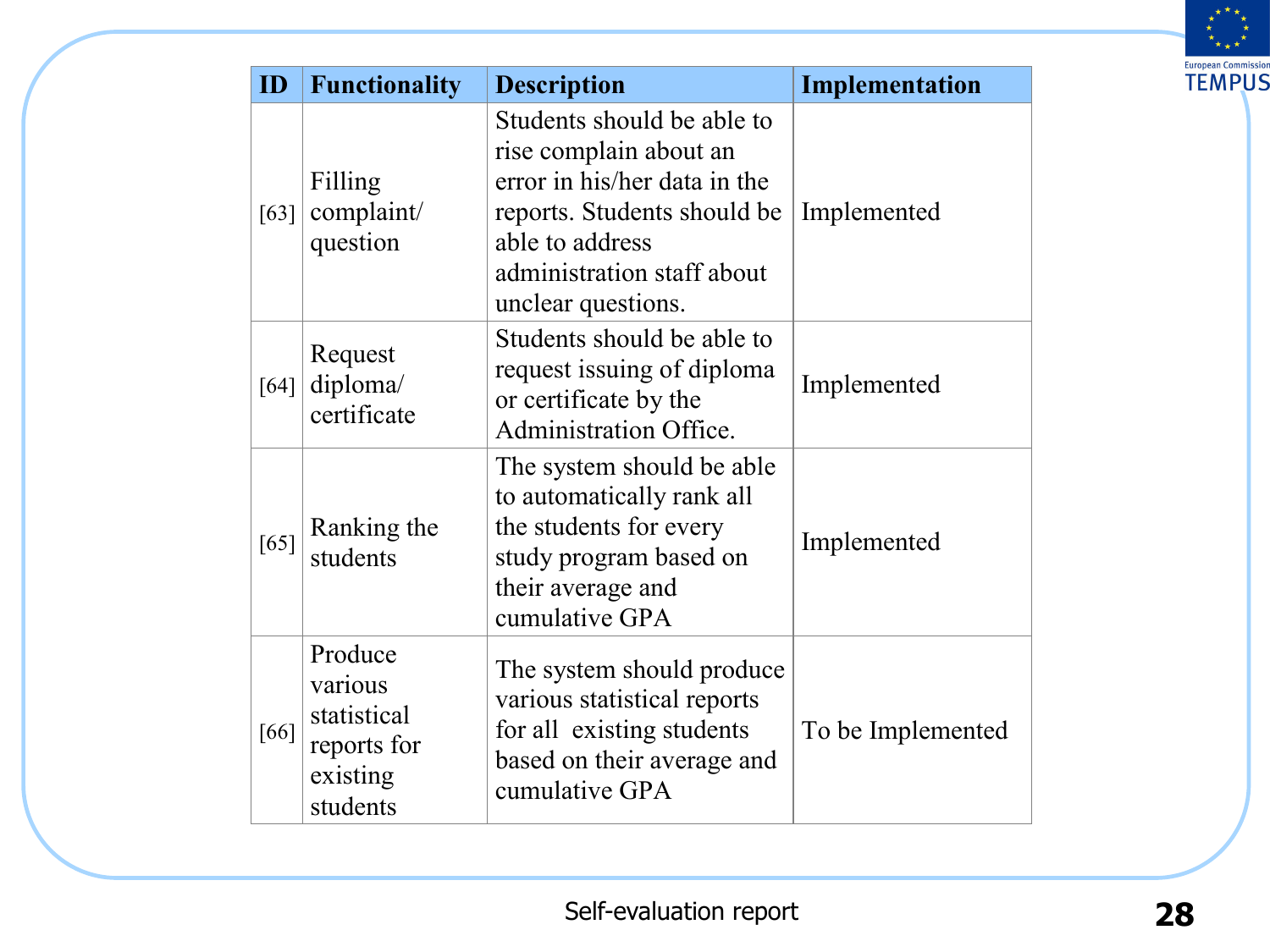

| ID     | <b>Functionality</b>                                                                                     | <b>Description</b>                                                                                                                          | <b>Implementation</b> |
|--------|----------------------------------------------------------------------------------------------------------|---------------------------------------------------------------------------------------------------------------------------------------------|-----------------------|
| [67]   | Generate<br>various<br>statistical<br>reports for<br>applied /<br>admitted<br>candidates                 | The system should<br>generate various statistical<br>reports for all candidates<br>that have applied, for the<br>accepted and rejected ones | To be Implemented     |
| [68]   | Generate<br>various<br>statistical<br>reports for<br>students                                            | The system should<br>generate various statistical<br>reports for all students                                                               | To be Implemented     |
| [69]   | Generate<br>various<br>statistical<br>reports for<br>faculty staff                                       | The system should<br>generate various statistical<br>reports for faculty staff                                                              | To be Implemented     |
| $[70]$ | Generate<br>various<br>statistical<br>reports for<br>university<br>administration<br>(Office<br>members) | The system should<br>generate various statistical<br>reports for office member<br>of university<br>administration                           | To be Implemented     |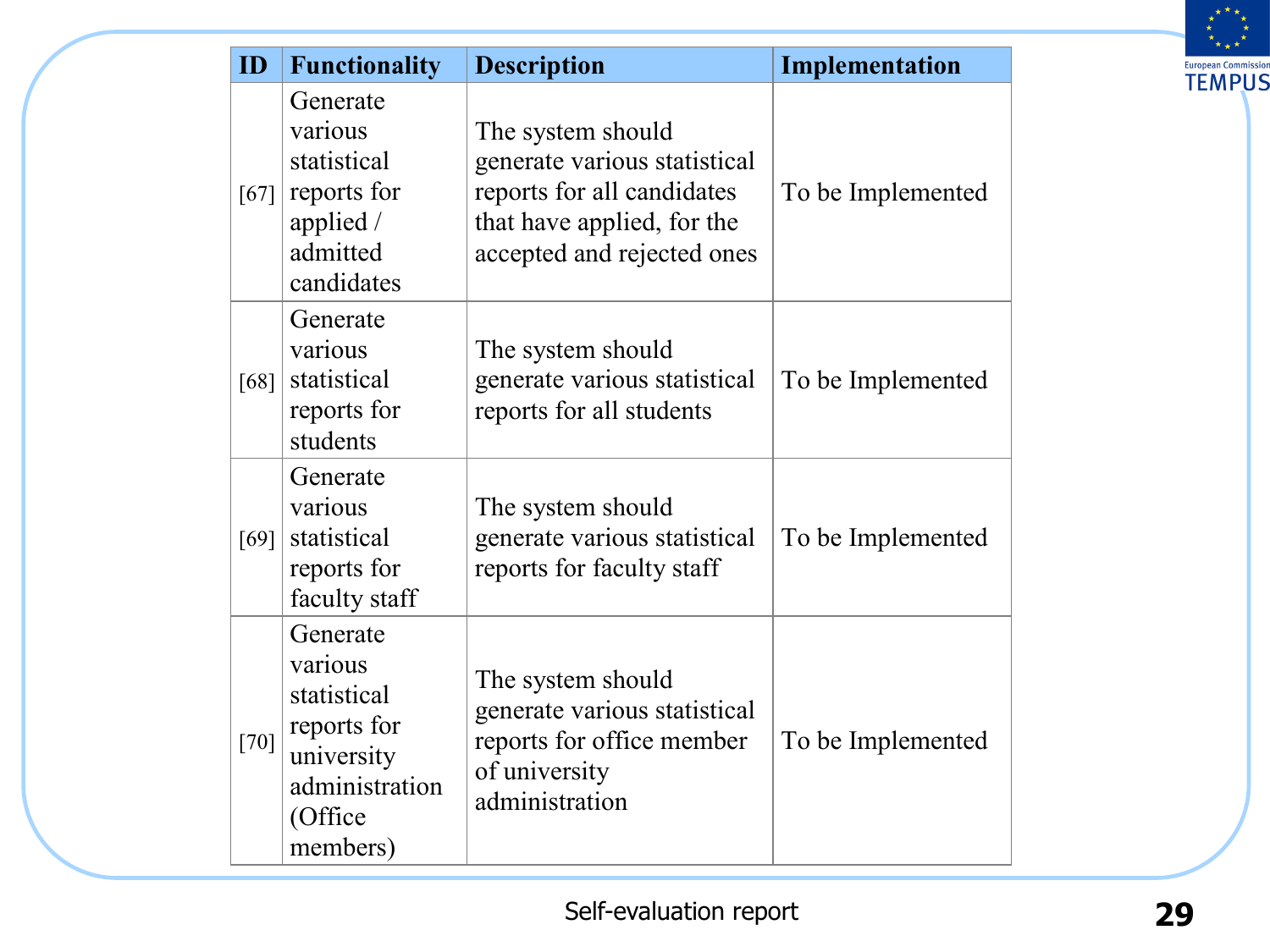

| ID                 | <b>Functionality</b>                                                          | <b>Description</b>                                                                                                           | Implementation                                   |
|--------------------|-------------------------------------------------------------------------------|------------------------------------------------------------------------------------------------------------------------------|--------------------------------------------------|
| $[71]$             | Generate<br>various<br>statistical<br>reports for<br>supporting<br>personnel. | The system should<br>generate various statistical<br>reports for supporting<br>personnel                                     | To be Implemented                                |
| $[72]$             | Audit log                                                                     | The system should keep<br>audit log with time stamp<br>and user ID of all changes<br>taking place in the<br>Reporting module | Implemented,<br>interface for the log<br>pending |
| $[73]$             | Reports for the<br>Ministry of<br>Education                                   | Generate reports that are<br>requested by the Ministry<br>of Education                                                       | To be Implemented                                |
| $[74]$             | Reports for the<br>Statistical<br>Office                                      | Generate reports that are.<br>requested by the Statistical<br>Office                                                         | To be Implemented                                |
| $[75]$             | XML Web<br>services for the<br>data of points<br>24 and 25                    | The system must enable<br>web services in order to be<br>able to access the data in<br>points 24 and 25                      | To be Implemented                                |
| $\lceil 76 \rceil$ | Alumni Site                                                                   | Alumni site with CMS<br>capabilities to follow the<br>career of the alumni<br>students                                       | To be Implemented                                |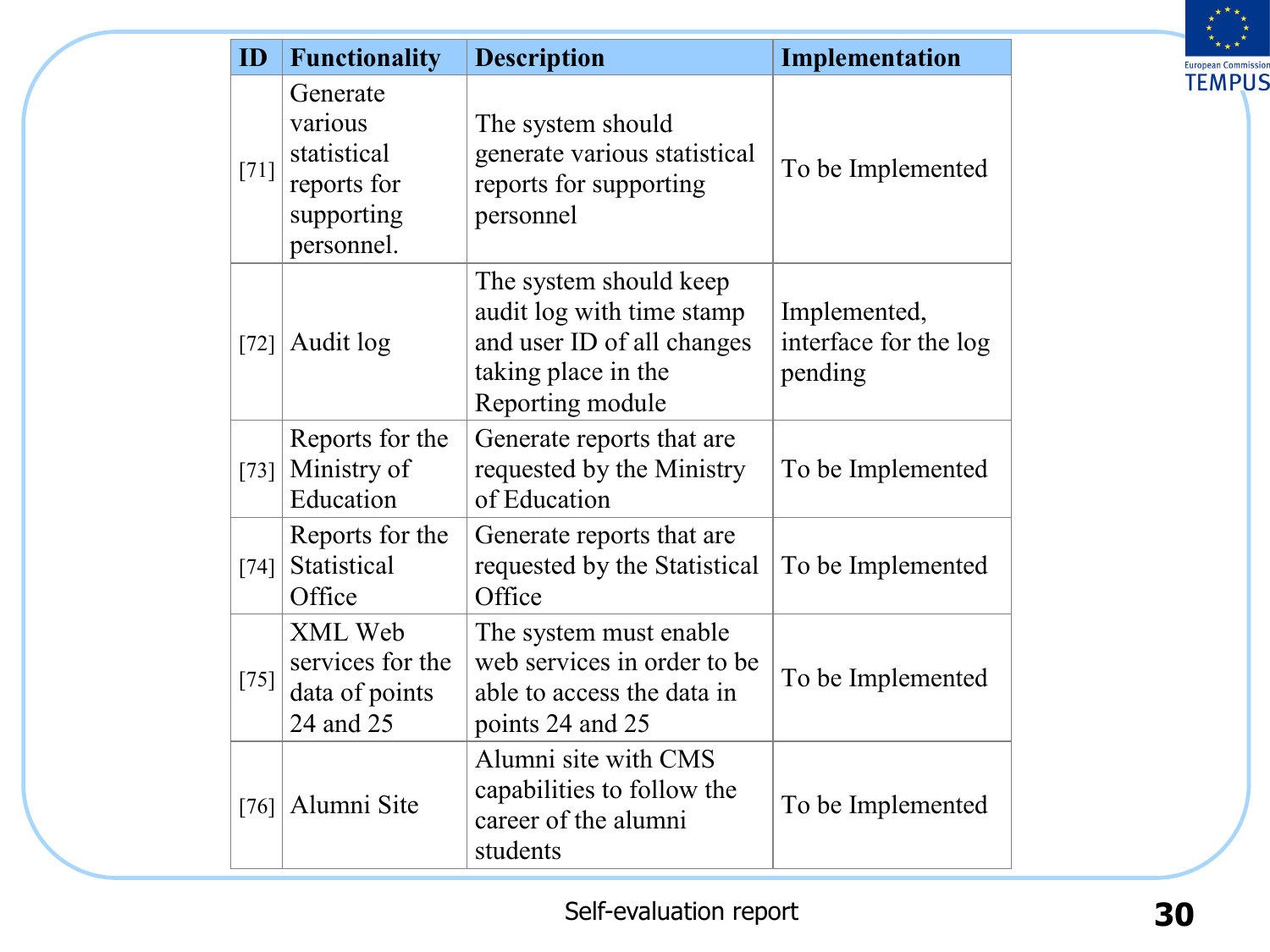

## **E-Student Services System – Overall status**

#### • 76 functional requirements

- Implemented **46** functional requirements
- To be implemented **24** functional requirements
- Not implemented 4 functional requirements
- Not implemented and irrelevant **2** functional requirement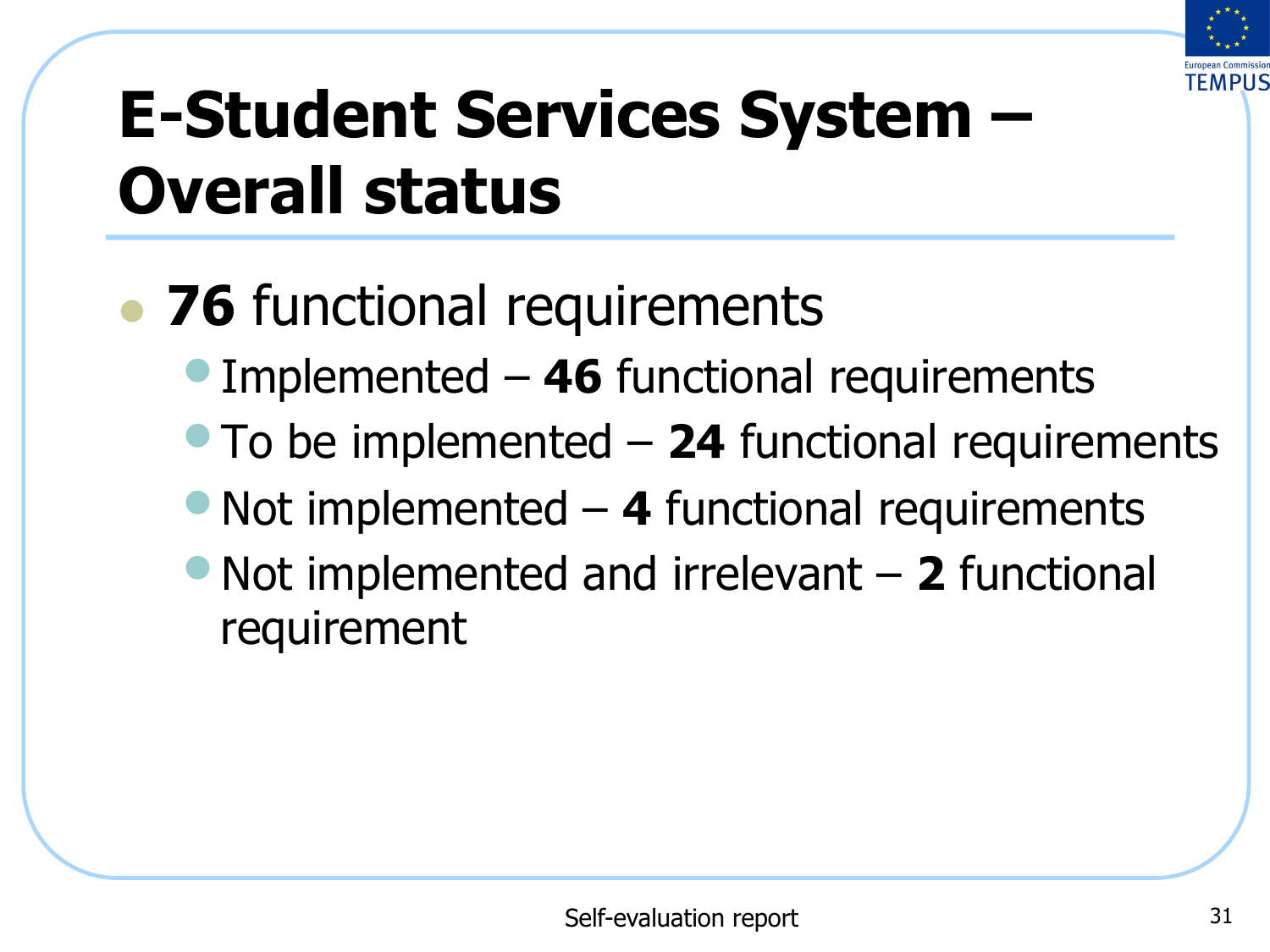

## **E-Student Services System – Open issues**

#### Open issues in the implementation process

- **Reporting modules are not completed due to** other modules higher priority and changes
- Seminar thesis management left to LMS (Moodle)
- Student mobility module  $-$  to be specified more precisely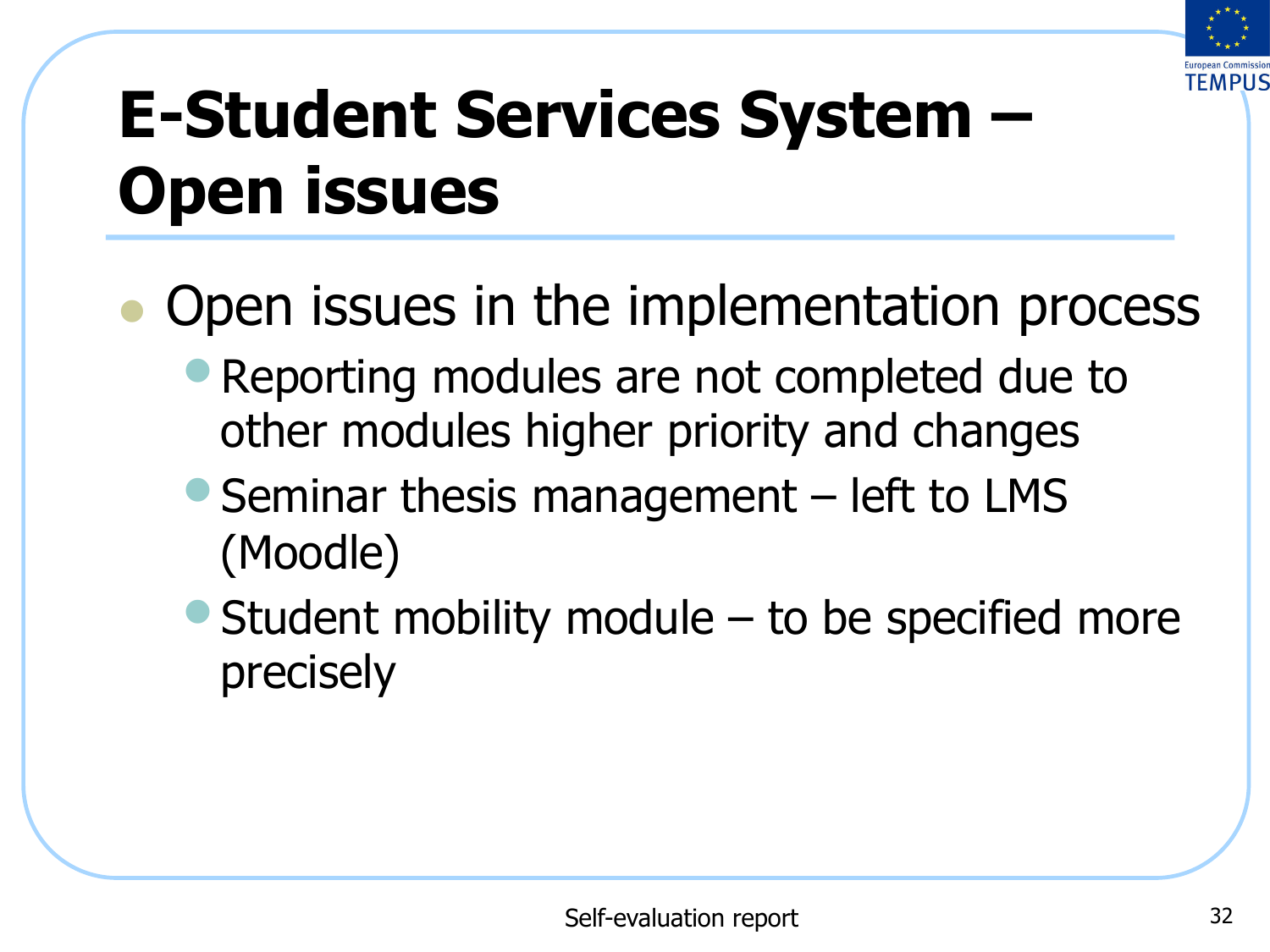

## **Practical experiences so far**

- Various faculties and universities have different regulations for the functionalities
	- yielding in conflicting requirements that need to be balanced and solved
- Necessary fine tuning of the interface and functionalities
	- feedback from the users (all categories) using the software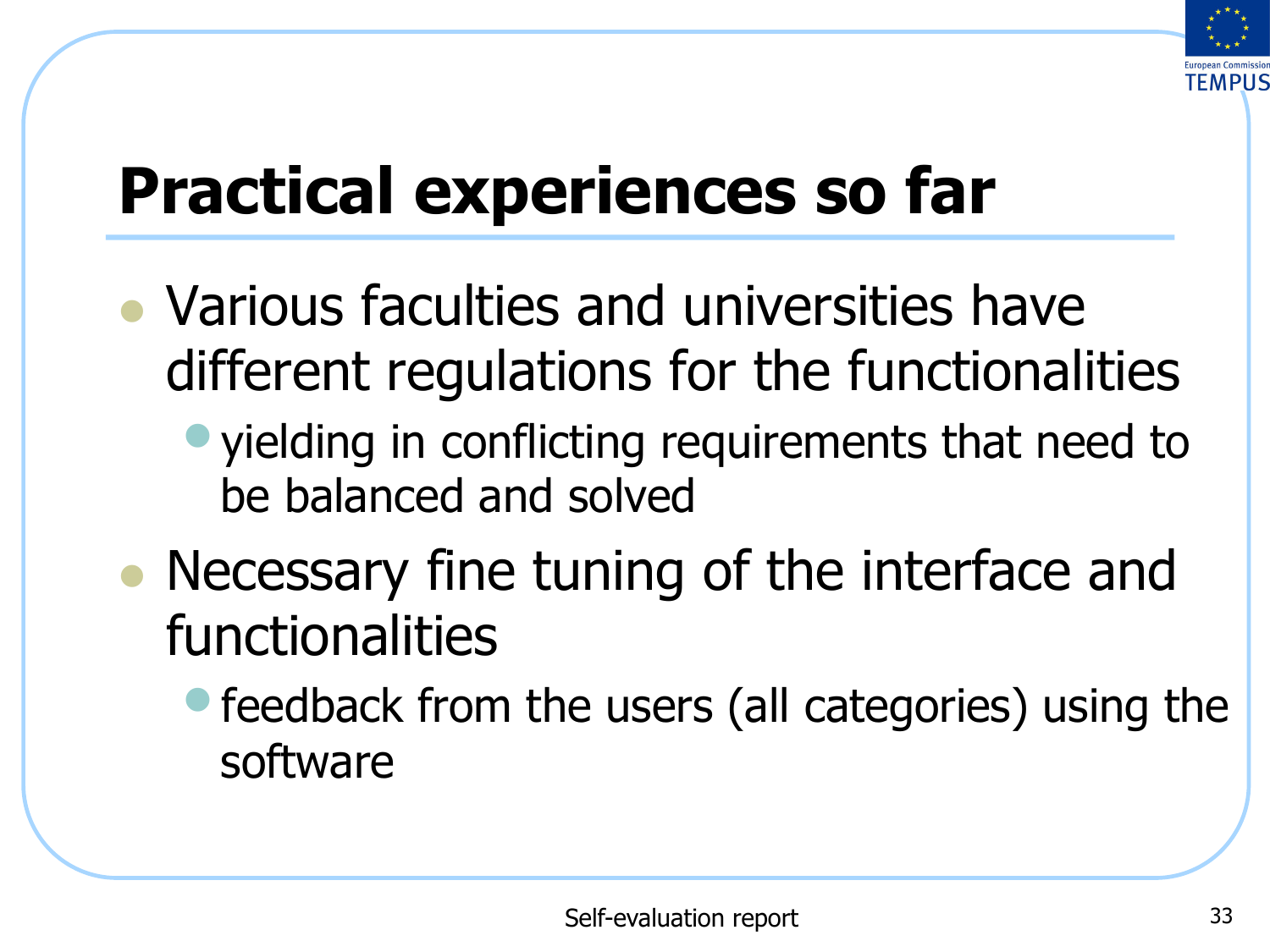

#### l **Module for study programs and schedules**

- Defining study programs, courses, prerequisites and rules for studies
	- Focus on making this interface easy to use
	- Excel import with simple predefined templates was provided
	- Multiple different forms with the same functionality are provided
- Student activities module
- Mapping of faculty staff to courses
- Equivalence of courses, modules and programs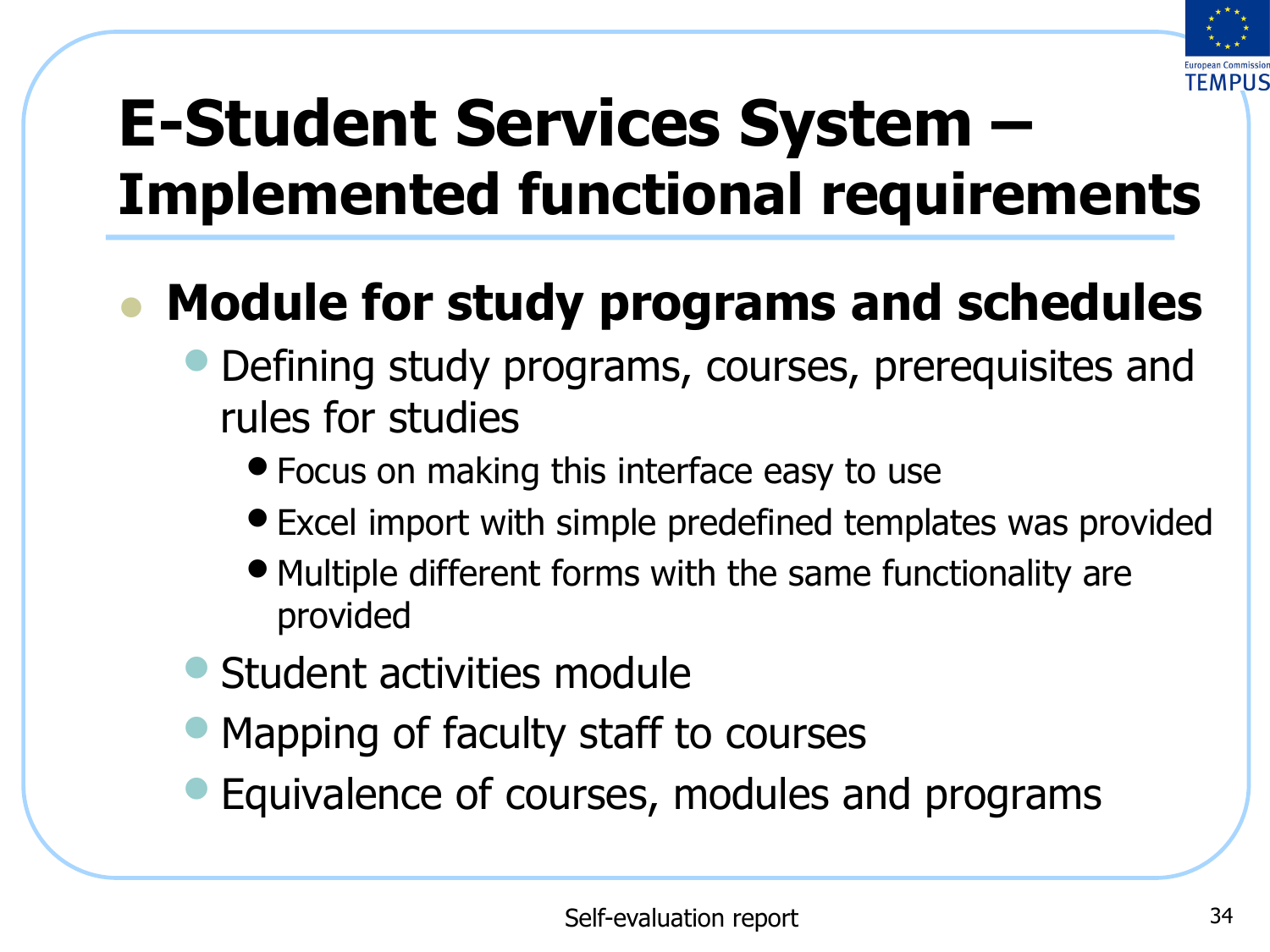

- Student activities module
	- Enrolment in a semester and selection of courses
		- Both students can do it by themselves or the student services can do that for them
		- Forming course groups
- $\bullet$  Module for the administration
	- Administration of faculties and accredited study programs
	- Administration of classrooms, rooms and laboratories fine tuning needed
- Module for administration of academic results
	- Administration of earned ECTS credits and grades from exams passed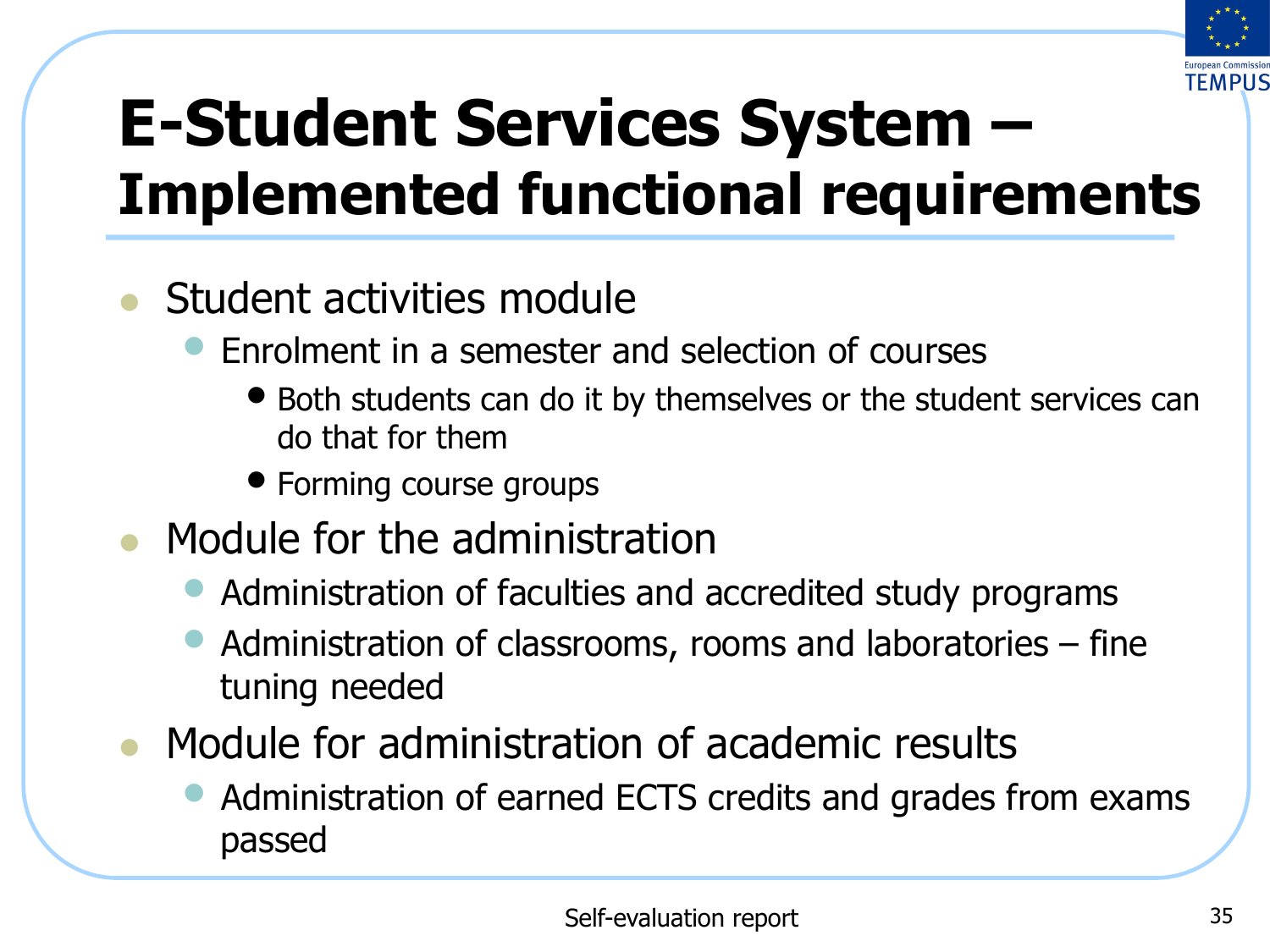

- Module for personal identification and access control
	- Currently, MS .NET membership access control is implemented, integration with CAS is planned
- Module for personal records of students
- Module for presence monitoring and student activities
	- Currently, teachers can enter the attendance of each student in the system
	- Automated monitoring using student RFID cards is planned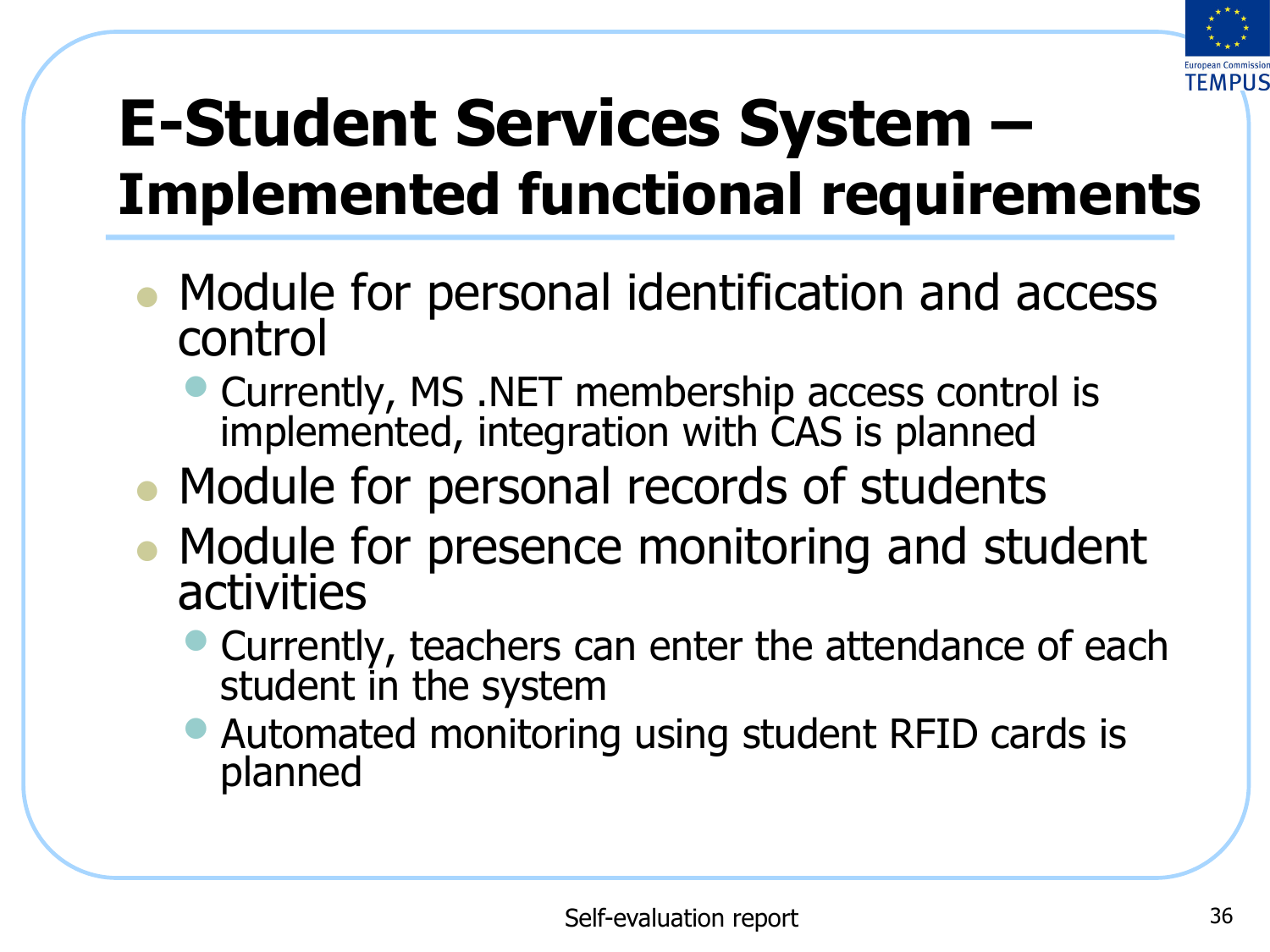

- Module for electronic payment and use of resources
	- Administration of payments by the students
		- •Automatic retrieval of SMS payments for administrative tax for students is implemented
		- Other payments are entered manually by student services department
	- Administration of the use of learning systems (LMS)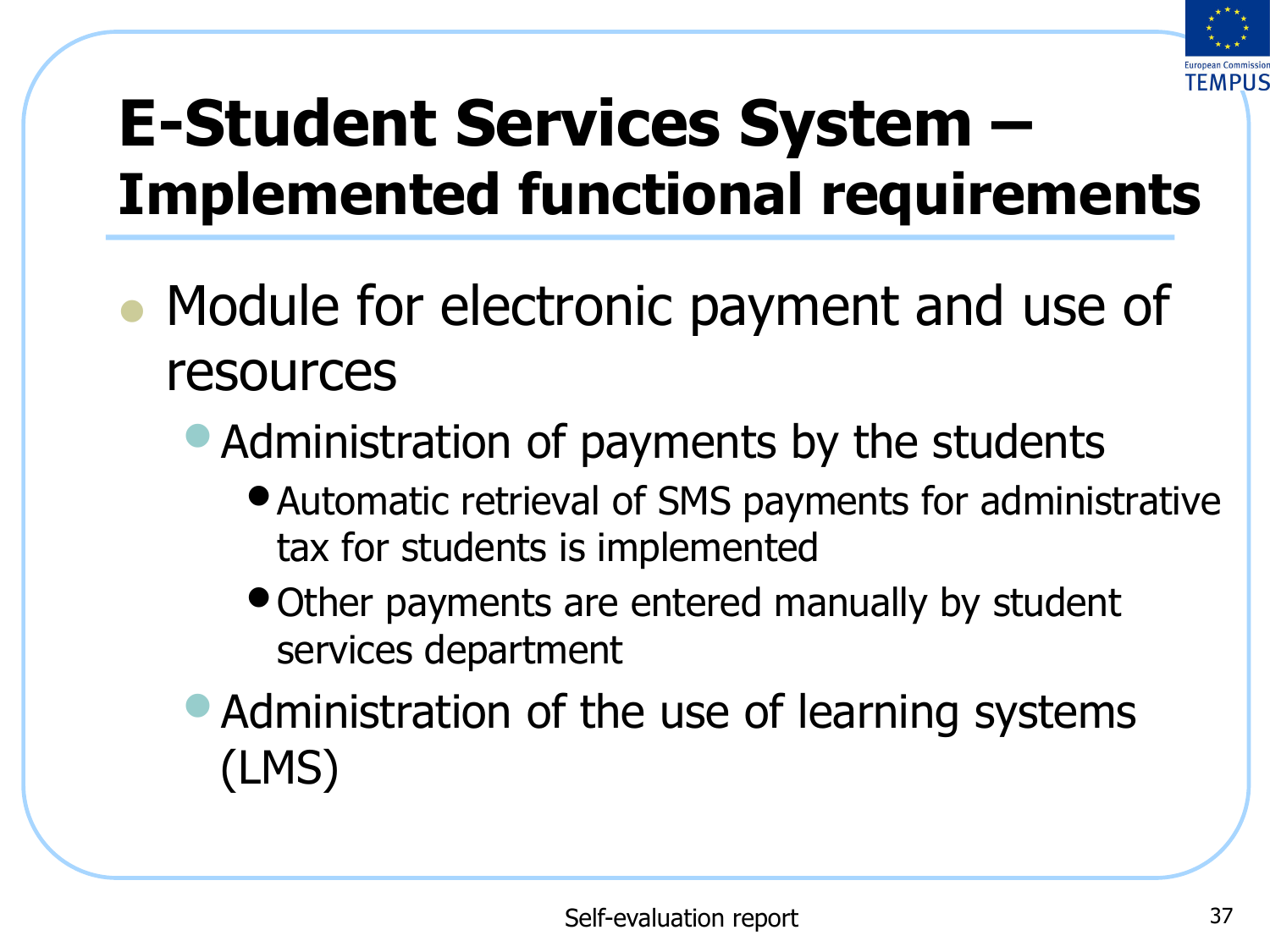

## **Conclusion**

- Most of the planned modules / activities are successfully implemented / carried out
- The system is generally accepted as quite usable and easy to learn and work on
- Some of the activities were postponed
- The enrolment module is undergoing a redesign and reimplementation
- Some of the functionalities are currently under development